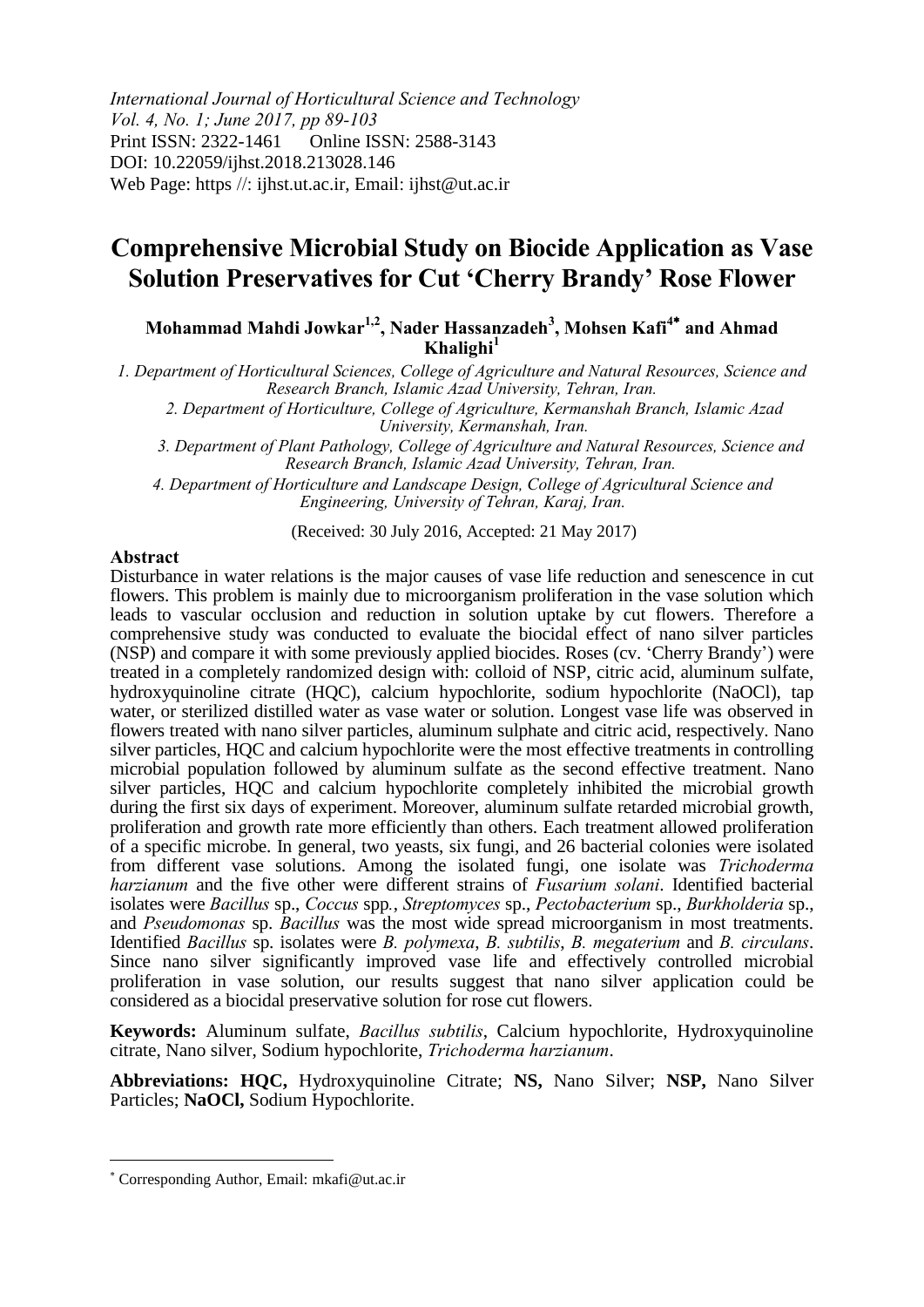#### **Introduction**

Rose is one of the most important cut flower in the ornamental market. One of the problems that this cut flower encounters is vase life reduction after harvest. Many factors affect cut flowers' postharvest life which are mainly: dehydration (Knee, 2000; Lu et al*.*, 2010), assimilates and substrates losses (Ichimura et al*.*, 2005), ethylene induced senescence (Liao et al*.*, 2000), and cell programmed death (Eason et al*.*, 2002). Between the mentioned, dehydration and loss of water balance have a major role. Water relation disruption and consequently dehydration is caused by many factors such as heat stress after harvest, blockage of vascular bundles, loss of turgidity as a result of transpiration after flower cutting and a decline in water uptake ability.

It has been reported that vase solution bacteria cause vase life decline by various means such as i) obstruction of cut flower stem basal end (Ohta and Harada, 2000; Bleeksma and van Doorn, 2003; He et al*.*, 2006; Robinson et al*.* 2007; Liu et al*.*, 2009a, Ratnayake et al*.*, 2012; Suwannateep et al*.*, 2013; Iftikhar et al*.*, 2016), ii) release of pectinases and toxic compounds, and iii) ethylene production (Williamson et al*.*, 2002). Besides vase life reduction, loss of turgidity and disruption of water relation cause predominantly physiological disorders such as lack of flower opening (Bleeksma and van Doorn, 2003), bent neck (Bleeksma and van Doorn, 2003; Muriithi and Ouma, 2011; Iftikhar et al*.*, 2016), premature senescence (Macnish et al*.*, 2008), leaf wilting accompanied by improper opening and wilting of flowers (Torre and Fjeld, 2001; Bleeksma and van Doorn, 2003). Considering the fact that vase solution microorganisms interrupt water relation of rose cut flowers and eventually results in various post-harvest defects in cut flowers, reduction of microbial proliferation has a great importance in postharvest studies of cut flowers particularly in roses.

Various compounds and chemicals have been used in order to prevent microbial growth and proliferation in vase solutions of cut flowers. For rose cut flowers some of the most commonly used biocides have been: silver thiosulfate (Liao et al*.*, 2000), silver nitrate (Torre and Fjeld, 2001; Pompodakis et al., 2004), hydroxyquinoline citrate (Solgi et al*.*, 2009; Wu et al*.*, 2016), hydroxyquinoline sulfate (Liao et al*.*, 2000; Lee and Kim, 2012), aluminum sulfate (Singh et al*.*, 2004; Ichimura and Shimizu-Yumoto, 2007; Vasudevan and Kannan, 2014) and sodium hypoclorite (Macnish et al*.*, 2008).

Some of these compounds such as silver thiosulfate and silver nitrate have shown environmental threats and health hazards (Damunupola and Joyce, 2006). Recently new efficient biocides with low toxicity have emerged. Nano silver is one which is more efficient due to higher surface area to volume ratio compared to other forms of silver (Jiang et al*.*, 2004). Formerly nano silver was extensively used as an antibacterial agent in various industrial products such as textile, home appliances, cosmetics and pharmaceutics (Jiang et al*.*, 2004). Recently application of nano silver as cut flower treatment for vase life improvement and ethylene senescence inhibitor has been studied by various researchers on cut flowers such as Rose (Lu et al*.,* 2010; Kader, 2012; Li et al*.*, 2012; Jowkar et al*.*, 2013; Hashemabadi et al*.*, 2014), Lilium (Nemati et al*.*, 2013 and 2014), Carnations (Liu et al*.*, 2009b, Kazemi and Ameri, 2012), Gladiolus (Hasanpoorasl et al., 2014) and Gerbera (Liu et al*.*, 2009a;b; Solgi et al*.*, 2009). In the previous studies, a comprehensive study on biocidal effect of this compound and its application as a vase solution biocidal preservative has not been conducted from microbial aspects. This requirement is more essential on rose cut flowers which hold a very large portion of cut flower market and industry, and its cultivars benefit both from the biocidal and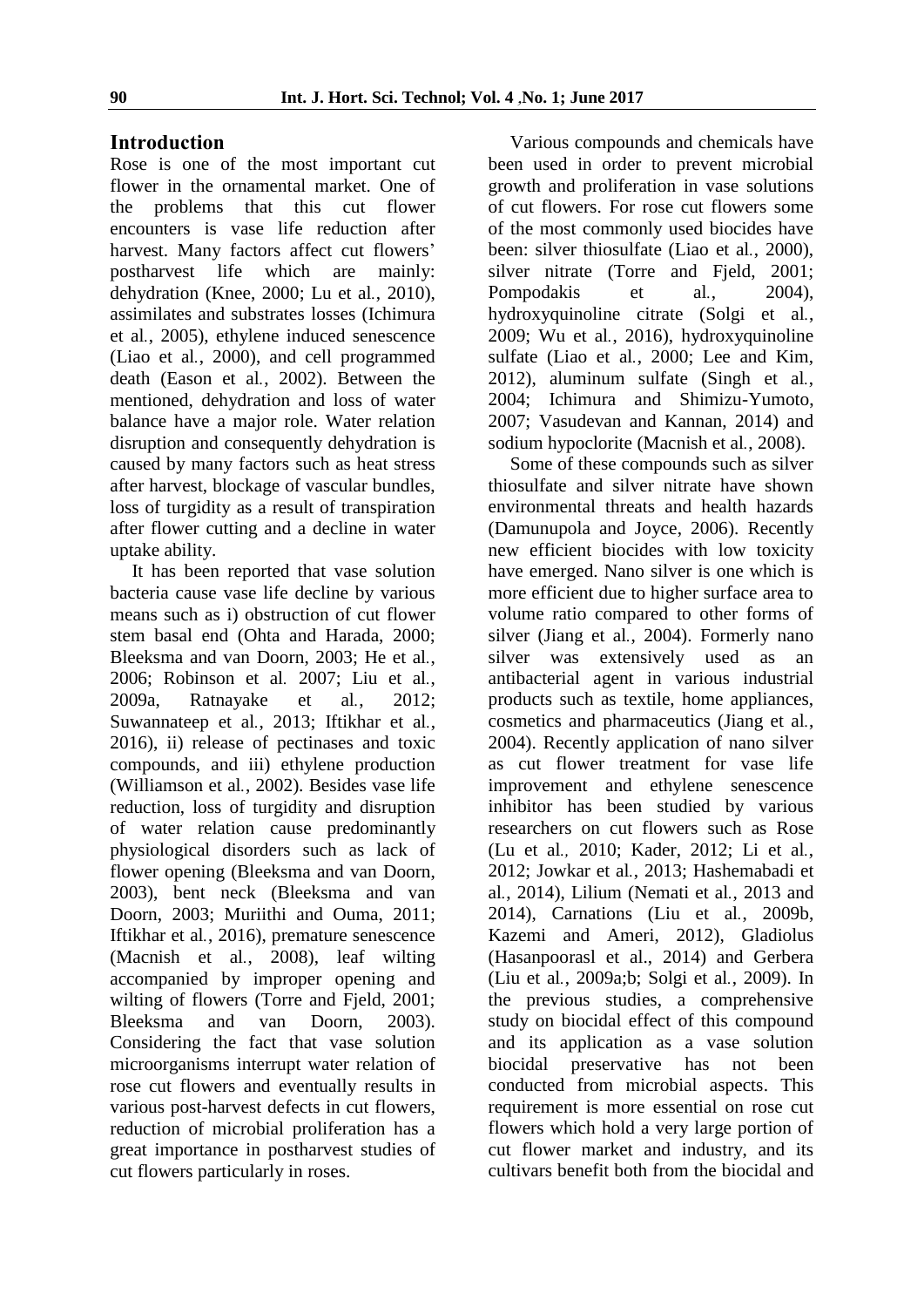the ethylene antagonistic result of silver particles.

Regarding the importance of the rose cut flowers in the ornamental business and the influence of vase solution microbes on vase life, and also, in order to find an easy to use, non-toxic and inexpensive compound for large scale application through supply chain (wholesalers), the effects of some conventional biocides and NSP on 'Cherry Brandy' rose vase solution microbial flora and proliferation has been investigated in the present study.

## **Materials and Methods**

### **Plant material**

Rose (*Rosa × hybrida*) cultivar namely 'Cherry Brandy' (licensed by Rosen Tantau, Uetersen, Germany) were harvested at commercial maturity stage from rose plants grown in an automatic greenhouse with hydroponic perlite culture system. Commercial maturity stage of flowers was when the outer flower petals starting to reflex and inner petals became visible. Flowers were harvested early in the morning and transferred to experimental laboratory within 1 hour after harvest. All the leaves except for the 5 most upper leaves of each flower were removed and stems were recut slantly under water so that all flowers reach a height of  $40 \pm 5$  cm before treatment in order to remove probable air emboli.

## **Experimental design and treatments**

Cut flowers were treated with different biocides in a completely randomized design of 20 treatments each with 4 replications (4 vases, each containing 3 flowers). Treatments (biocides) applied as vase solutions were: aluminum sulfate (at 100, 200 or 300 mg  $I^{-1}$ ), citric acid (at 300, 600 or 900 mg  $I^{-1}$ ), hydroxyquinoline citrate (HQC) (at 200, 300 or 400 mg  $1^{-1}$ ), sodium hypochlorite (NaOCl) (at 400, 600 or 800 mg  $l^{-1}$ ), calcium hypochlorite  $(Ca(CIO)_2)$  (at 400, 600 or 800 mg l<sup>-1</sup>), colloid of NSP(1, 2.5 and 5 %) (Nanocid

L2000, Nano Nasb Pars Co. Ltd., Tehran, Iran), tap water (TW) and sterilized distilled water (SDW) as control. Vase solutions were not changed throughout the experiment and when vase solution reduced, sterilized distilled water was added to reach the volume of 500 ml.

## **Experimental condition**

Cut rose flowers were kept in a postharvest laboratory with a relative humidity (RH) of 55± 5 %, maximum and minimum temperature of 25  $\pm$ 2 °C and 21  $\pm$ 2 °C, respectively. Light was provided by white fluorescent lamps from 07.00 to 20.00 h with an intensity of 14  $\mu$ mol mm<sup>-2</sup> s<sup>-1</sup>.

#### **Vase life**

Flowers were daily checked and their appearance was recorded. Vase life termination was considered when bent neck was observed or five outer petals were wilted.

### **Microbial population**

Microbial population was determined by Plate Count Method as described by Jowkar et al. (2012). In the mentioned, one millilitre of vase solution sample was taken from vase solutions containing cut flowers. Samples were serial diluted up to 10 folds and each dilution were cultured on a broad spectrum nutrient agar medium at 2 days intervals (day-2, day-4 and day-6) and 3 replication. Plated samples were incubated at 35ºC for 48 hours to allow microorganisms growth. Formed colony units after incubation were considered as number of microorganisms present in vase solution and are reported as colony forming units.ml<sup>-1</sup> (CFU ml<sup>-1</sup>) (Jowkar, 2006).

## **Microbial growth**

Microbial growth (MG) was calculated as:  $MG = Log10$  ( $M_t$ - $M_{t-1}$ ); where  $M_t$  is the microbe count on the measuring day and  $M_{t-1}$  is the microbe count on previous measuring day.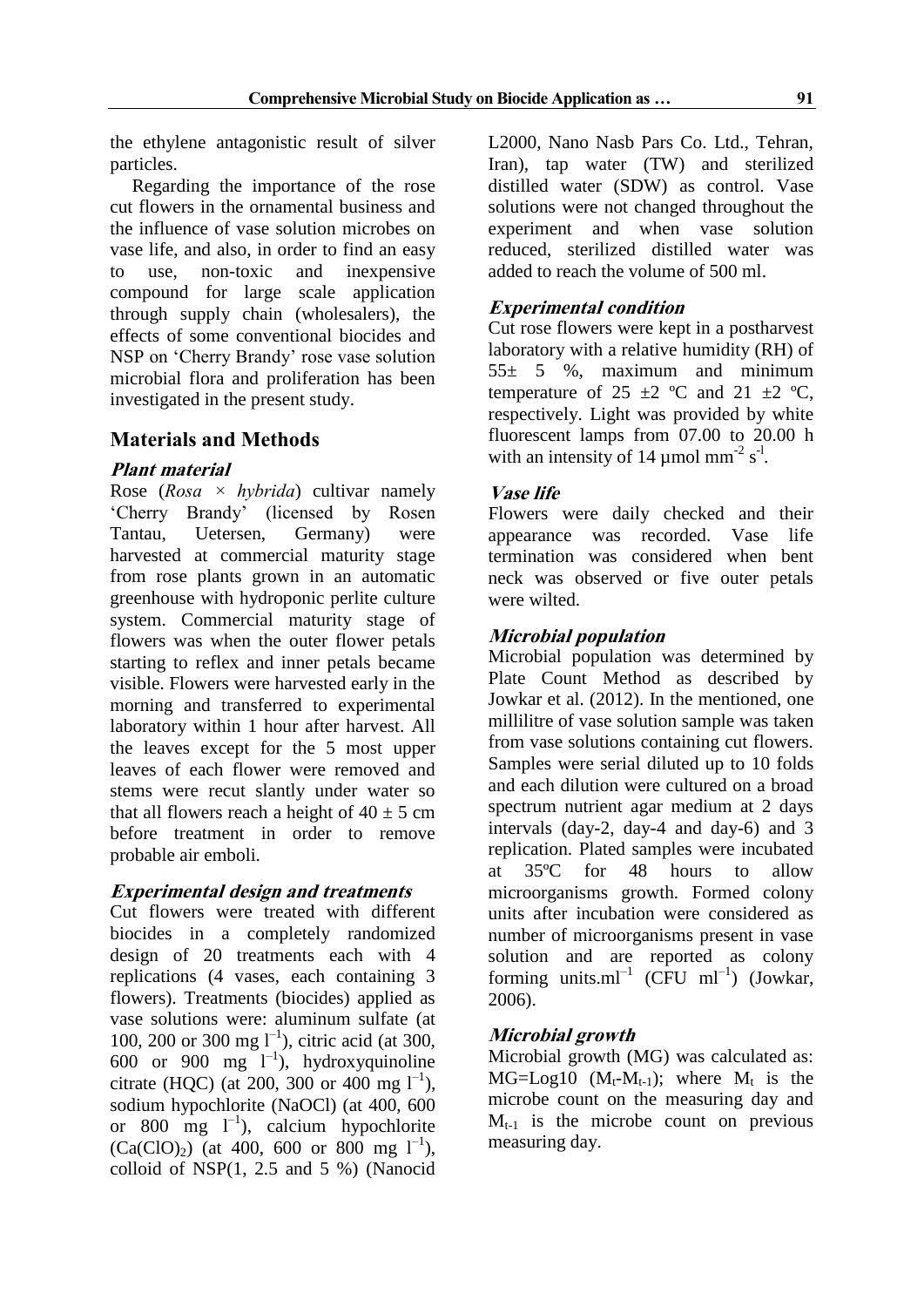#### **Microbe growth rate**

Microbe growth rate (MGR) was calculated as: MGR=Log10  $[(M_t-M_{t-1})/M_t]$  $_{1}$ ]; where  $M_{t}$  is the microbe count on the measuring day and  $M_{t-1}$  is the microbe count on previous measuring day.

### **Microbial identification**

After plate counting, obtained colonies were studied and separated by their apparent morphological differences. This resulted in two yeasts, six fungi and 26 bacterial isolates. Fungi were determined by culturing a piece of infected nutrient agar on potato dextrose agar medium (PDA) and incubation at 35ºC for 7 days. The genus of the fungi were determined according to their colour and appearance (Steinkellner, 2004; Siddiquee et al., 2009). Yeast were only recognized during staining and due to their complexity, their genus was not identified. In order to identify the species, bacterial isolates were purified and differentiated according to their typical morphological and biochemical characteristics according to Schaad et al. (2001) and Janse (2005).

Bacterial morphological studies were: cell shape, capsule presence and motility. Bacterial bioassays were: hypersensitivity test on tobacco and potato soft rot bioassay. The biochemical tests carried out on isolated bacterial colonies were: aerobic/anaerobic growth, gram reaction using KOH, acid production from glucose, gas production from D-glucose, fluorescent pigments production on KB, catalase test, oxidase test, gelatin hydrolysis, growth at 5.7 pH, levan, growth at 50°C, starch hydrolysis, tween 80 hydrolysis, indol production, methyl red reaction, nitrate reduction, aceteoin (VP), arginine dihydrolase and  $H_2S$  production from cysteine (Schaad et al., 2001; Janse, 2005).

#### **Statistics**

Data were analysed by one way ANOVA using MSTAT-C software. Means were compared by the least significant

difference test (LSD) at the 0.05 and 0.01 probability level  $(P=0.05$  and  $0.01)$ . The correlation between pH and microbial count was computed using SPSS 16.0 software.

### **Results and discussion**

#### **Vase life**

Results indicate that all applied biocides except for HQC, sodium hypochlorite and calcium hypochlorite increased vase life of 'Cherry Brandy' cut rose flowers when compared to control. The most vase life was observed in NSP treated flowers with a value of 13.78 days (Table 1). Various research (Liu et al., 2009b; Lu et al., 2010; Kader, 2012; Hashemabadi et al., 2014) have recently showed the beneficial effect of NSP application as pulse or vase solution preservative for cut flowers, especially roses. Similar to our findings, Liu et al. (2009b) reported fivefold increase in vase life of 'Movie Star' roses by pulse application of NSP compared to deionized water. Lu et al. (2010) also reported a significant vase life improvement by pulse application of NSP on 'Movie Star' roses. Kader (2012) has showed an increase for vase life of 'Tineke' cut rose flowers. Similarly, Hashemabadi et al. (2014) observed an increase in vase life of 'Yellow Island' cut rose flowers by NSP application. Although an increase in vase life was observed in the present study, there was not a significant difference between various applied concentrations of NSP. This was also correspondingly described by Solgi et al. (2009) for gerbera flowers. After NSP, aluminum sulfate and citric acid resulted in the highest vase life compared to the control plants (Table 1). This is while previous reports such as Knee (2000) mentioned aluminum aulfate as an ineffective biocide for 'Classy' roses; while Ketsa and Kosonmethakul (2001) reported the beneficial effect of aluminum sulfate on *Dendrobium* orchids. In consistent with our findings, Singh et al.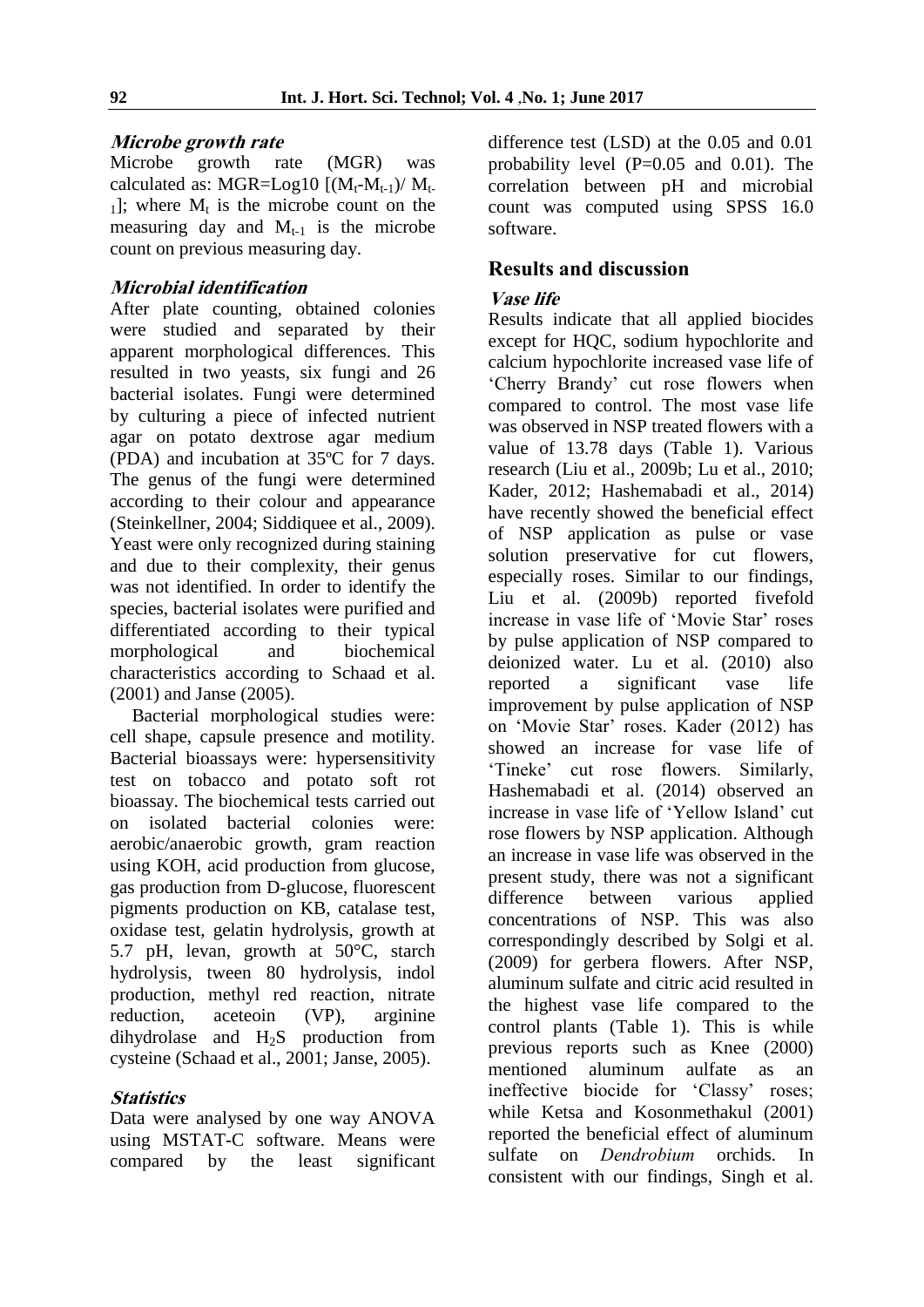(2004) reported vase life improvement of seven commercial rose cultivars such as 'Confidence', 'First Red', 'Grand Gala', 'Kiss', 'Pareo', 'Sangria', and 'Starlite' by aluminum sulfate and citric acid application.

Although various reports such as Knee (2000) and Bleeksma and van Doorn (2003) on roses, Wang et al. (2014) on gerbera and Jowkar (2006) on narcissus have been published regarding the beneficial effect of HQC, our findings showed a negative undesirable effect by HOC application on vase life of 'Cherry' Brandy' cut rose flowers. Similarly negative effect has been observed on sodium and calcium hypochlorite. This also has been while some research (van Doorn and Cruz, 2000; Singh et al., 2004; Jowkar, 2007; Macnish et al., 2010) have reported the beneficial effect of chlorine on vase life of cut rose flowers.

#### **Microbial population**

The biocides that are integrated in floral preservatives sustain solution clarity and avoid xylem elements blockage by microorganisms (Knee, 2000). Among

different applied biocides, nano silver, HOC and  $Ca(CIO)$ <sub>2</sub> were the most effective treatment. They did not allow microbial proliferation until day-6 (Table 2).

Many researchers have found that nano silver application inhibits growth of vase solution microorganisms (Liu et al., 2009a; Solgi et al., 2009; Lu et al., 2010; Li et al., 2012; Kader, 2012; Kazemi and Ameri, 2012; Jowkar et al., 2013; Nemati et al., 2013 and 2014; Hashemabadi et al., 2014; Hasanpoorasl et al., 2014). Among them, Li et al. (2012) reported that nano silver significantly alleviates bacterial related blockage of 'Movie Star' rose xylem vessels. The mentioned reports indicate that when nano silver application was applied as pulse treatment, biocidal benefits were transient (Liu et al., 2009a; Lu et al., 2010; Li et al. 2012; Kader, 2012). In the mentioned case, nano silver pulse treatment inhibited bacteria growth in the vase solution and at cut stem ends during the first days. However numbers of vase solution bacteria increased throughout the vase life (Liu et al., 2009a; Lu et al., 2010). In our study, nano silver inhibited

| Table 1. Effect of different biocides on vase life of cut 'Cherry Brandy' rose flowers. |  |
|-----------------------------------------------------------------------------------------|--|
|-----------------------------------------------------------------------------------------|--|

| <b>Treatment</b>                                | Vase life (Day)          |  |
|-------------------------------------------------|--------------------------|--|
| Citric Acid 300 mgl <sup>-1</sup>               | $12.44$ bcd <sup>T</sup> |  |
| Citric Acid $600 \text{ mg}l^{-1}$              | 11.56d                   |  |
| Citric Acid $900 \text{ mg}l^{-1}$              | 11.78d                   |  |
| Aluminum Sulfate $100 \text{ mgl}^{-1}$         | 12.89 abc                |  |
| Aluminum Sulfate $200 \text{ mgl}^{-1}$         | 12.22 cd                 |  |
| Aluminum Sulfate $300 \text{ mgl}^{-1}$         | 12.33 bcd                |  |
| Hydroxy Quinoline Citrate 200 mgl <sup>-1</sup> | 10.00 e                  |  |
| Hydroxy Quinoline Citrate 300 mgl <sup>-1</sup> | $9.00$ fg                |  |
| Hydroxy Quinoline Citrate 400 mgl <sup>-1</sup> | $8.22$ g                 |  |
| Calcium Hypochlorite $400 \text{ mgl}^{-1}$     | 6.44h                    |  |
| Calcium Hypochlorite $600 \text{ mgl}^{-1}$     | 6.00 <sub>h</sub>        |  |
| Calcium Hypochlorite $800 \text{ mgl}^{-1}$     | 6.00h                    |  |
| Sodium Hypochlorite $400 \text{ mgl}^{-1}$      | 9.55 ef                  |  |
| Sodium Hypochlorite $600 \text{ mgl}^{-1}$      | $8.44$ g                 |  |
| Sodium Hypochlorite $800 \text{ mgl}^{-1}$      | 8.33 g                   |  |
| Nano Silver 1%                                  | 13.78 a                  |  |
| Nano Silver 2.5%                                | 13.22 ab                 |  |
| Nano Silver 5%                                  | 13.22 ab                 |  |
| Sterilized Distilled Water (Control)            | 11.67 d                  |  |
| Tap Water                                       | 11.56 d                  |  |

†Means followed by the same lower-case letters are not significantly different at the 0.01 probability level using Least Significant Difference (LSD) test.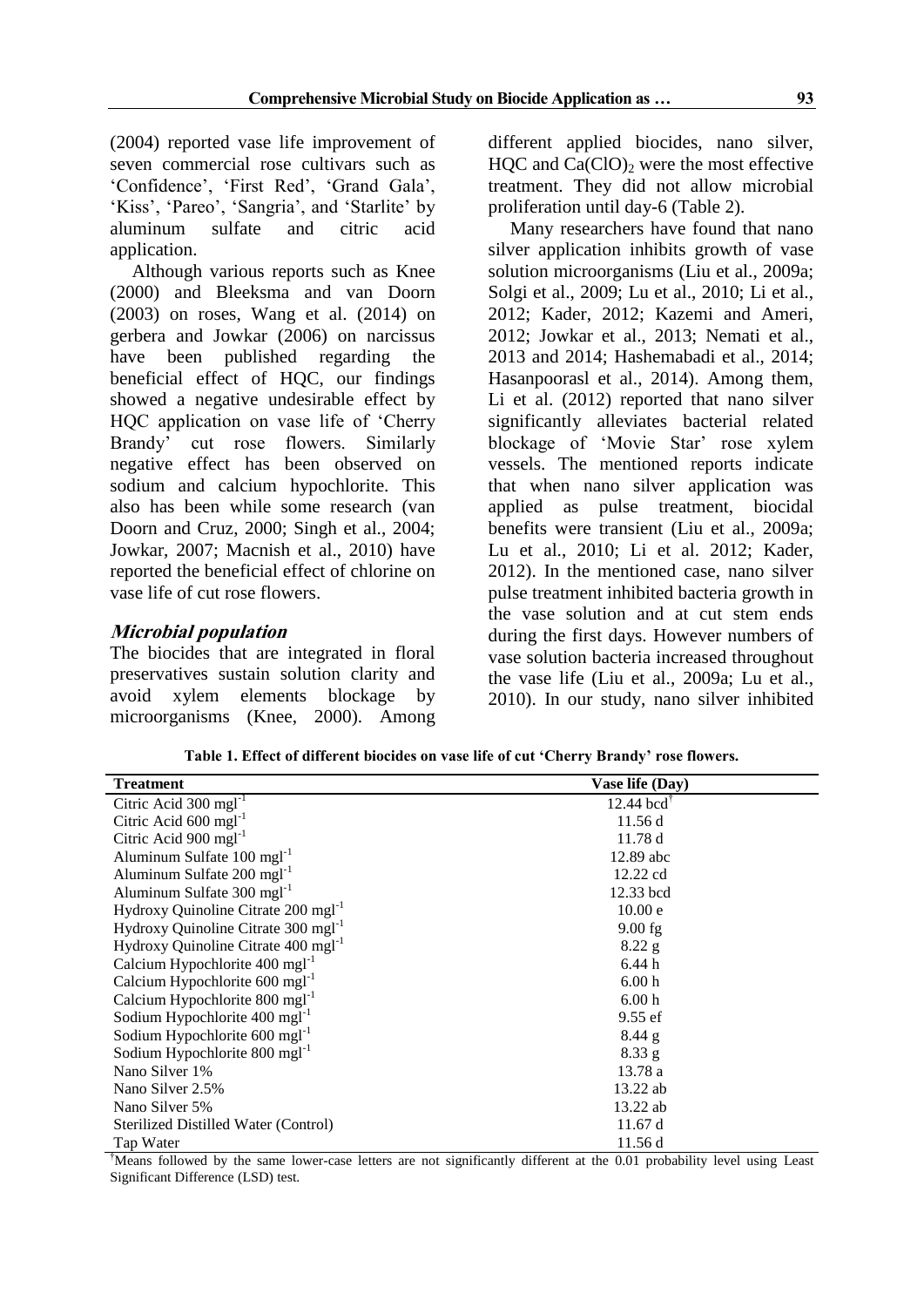|                                                 | Microbial Count <sup>†</sup> (log10 CFU $\overline{m l^{-1}}$ ) <sup>††</sup> |                |                |  |  |  |  |
|-------------------------------------------------|-------------------------------------------------------------------------------|----------------|----------------|--|--|--|--|
| <b>Treatment</b>                                | $Day-2$                                                                       | $Day-4$        | Day-6          |  |  |  |  |
| Citric Acid $300 \text{ mgl}^{-1}$              | $1.690 \text{ c}^{\dagger\dagger\dagger}$                                     | 5.918 b        | 8.505 b        |  |  |  |  |
| Citric Acid $600 \text{ mgl}^{-1}$              | 1.151d                                                                        | 5.800c         | 7.318c         |  |  |  |  |
| Citric Acid $900 \text{ mg}$ <sup>1-1</sup>     | 1.151 d                                                                       | 5.792 c        | 6.778 d        |  |  |  |  |
| Aluminum Sulfate 100 mgl <sup>-1</sup>          | 0 <sub>e</sub>                                                                | 0 f            | 3.322h         |  |  |  |  |
| Aluminum Sulfate 200 mgl <sup>-1</sup>          | 0 <sub>e</sub>                                                                | 0 f            | 2.539 i        |  |  |  |  |
| Aluminum Sulfate 300 mgl <sup>-1</sup>          | 0 <sub>e</sub>                                                                | 0 f            | 2.128j         |  |  |  |  |
| Hydroxy Quinoline Citrate 200 mgl <sup>-1</sup> | 0 <sub>e</sub>                                                                | 0 f            | 0 <sup>k</sup> |  |  |  |  |
| Hydroxy Quinoline Citrate 300 mgl <sup>-1</sup> | 0 <sub>e</sub>                                                                | 0 f            | 0 <sup>k</sup> |  |  |  |  |
| Hydroxy Quinoline Citrate 400 mgl <sup>-1</sup> | 0 <sub>e</sub>                                                                | 0 f            | 0 <sup>k</sup> |  |  |  |  |
| Calcium Hypochlorite $400 \text{ mgl}^{-1}$     | 0 <sub>e</sub>                                                                | 0 f            | 0 <sup>k</sup> |  |  |  |  |
| Calcium Hypochlorite $600 \text{ mgl}^{-1}$     | 0 <sub>e</sub>                                                                | 0 f            | 0 <sup>k</sup> |  |  |  |  |
| Calcium Hypochlorite 800 mgl <sup>-1</sup>      | 0 <sub>e</sub>                                                                | 0 f            | 0 <sup>k</sup> |  |  |  |  |
| Sodium Hypochlorite $400 \text{ mgl}^{-1}$      | 4.175 b                                                                       | 5.360 d        | 7.321 c        |  |  |  |  |
| Sodium Hypochlorite $600 \text{ mgl}^{-1}$      | 0 <sub>e</sub>                                                                | 0 f            | 4.929 f        |  |  |  |  |
| Sodium Hypochlorite 800 mgl <sup>-1</sup>       | 0 <sub>e</sub>                                                                | 0 f            | 4.477 g        |  |  |  |  |
| Nano Silver 1%                                  | 0 <sub>e</sub>                                                                | 0 <sub>f</sub> | 0 <sup>k</sup> |  |  |  |  |
| Nano Silver 2.5%                                | 0 <sub>e</sub>                                                                | 0 f            | 0 <sup>k</sup> |  |  |  |  |
| Nano Silver 5%                                  | 0 <sub>e</sub>                                                                | 0 <sub>f</sub> | 0 <sup>k</sup> |  |  |  |  |
| Sterilized Distilled Water (Control)            | 4.477 a                                                                       | 6.469 a        | 9.203a         |  |  |  |  |
| Tap Water                                       | 1.840c                                                                        | 4.562 e        | 6.264 e        |  |  |  |  |

**Table 2. Effect of different biocides on cut 'Cherry Brandy' rose vase solution microbial population at days-2, 4 and 6.** 

<sup>†</sup>Microbe counts, except a zero count, are reported as  $log 10x$  ( $x =$  microbe counts).

<sup>††</sup>The number of microorganisms was counted by the standard plate counting method and expressed as Colony Forming Units  $ml^{-1}$  (CFU  $ml^{-1}$ ).

†††Means followed by the same lower-case letters are not significantly different at the 0.01 probability level using Least Significant Difference (LSD) test.

the microbial growth and proliferation throughout the first 6 days of experiment (Table 2). Which could be explained by treatment type (preserving solution) and higher concentration of applied nano silver in our research. Our findings revealed that in order to have a prolonged anti-microbial effect, low-continues application of nano silver with a fine particle size and concentration as vase solution is recommended. This finding is in accordance to Kader's (2012) report. He also found that application of low concentration of nano silver as holding solution, effectively supress the bacterial growth and proliferation compared to the pulse application.

HQC is a widely applied biocide in cut flower industry and has been an effective compound in postharvest research (Knee, 2000). As observed in Jowkar's (2006) findings, HQC was one of the most effective compounds for controlling microbial growth and proliferation. Vase solutions containing HQC did not contain any microbes, even after 6 days of experiment. The same results

regarding HQC application was observed in our study (Table 2). Similarly, Bleeksma and van Doorn (2003) found that HQC suppressed bacterial growth within both vase solution and cut flower stem and consequently prevented the increase in ultrasonic acoustic emissions frequency within the treated cut flower stems. Singh et al. (2004) reported that 8-HQC considerably controlled vase solution bacterial growth in seven commercial rose cultivars such as 'Confidence', 'First Red', 'Grand Gala', 'Kiss', 'Pareo', 'Sangria', and 'Starlite'. Wang et al. (2014) reported similar finding on Gerbera. They observed that application of 0.45 mM 8-HQC decreased stem blockage and reduced bacterial growth in cut Gerbera vase solution of cv. 'Hongyan'.

Calcium hypochlorite is one of the most common forms of applied chlorine in postharvest chlorination. This compound was completely effective in controlling microbial proliferation throughout our study at all concentrations. Meanwhile for *Narcissus* cut flowers, Jowkar (2006)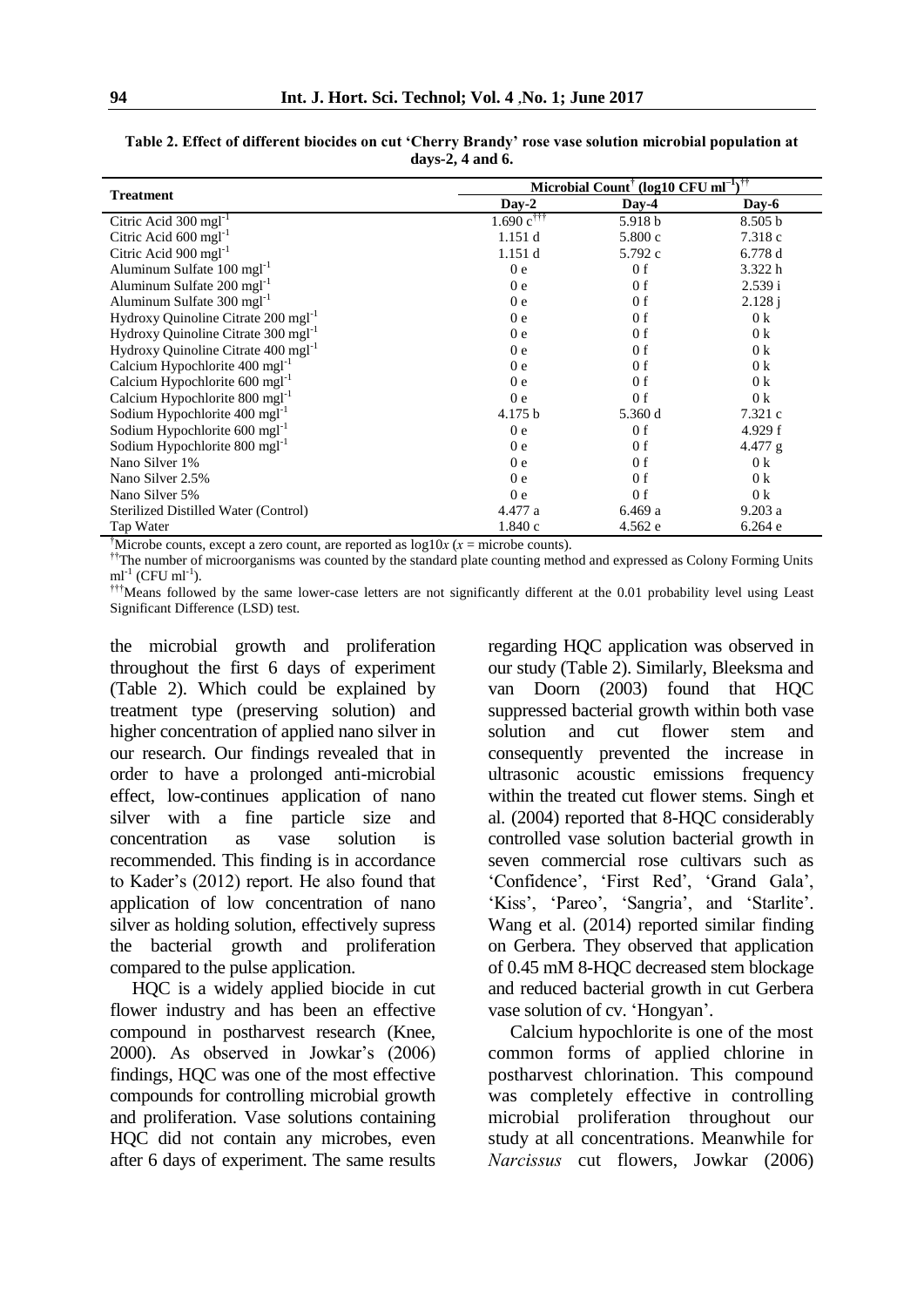found the effectiveness of this compound at high levels  $(800 \text{ mel}^{-1})$ . Similar to Jowkar's (2006) findings, it was also observed that at the same concentrations, calcium hypochlorite is more effective than sodium hypochlorite.

Following the mentioned treatments, NaOCl and aluminum sulfate were also effective in controlling microbial population and proliferation to some extent. All concentrations of aluminum sulfate inhibited microbial proliferation by the end of day-4. On day-6, small contamination was observed, indicative of a decrease with higher concentrations, therefore  $300 \text{ mgl}^{-1}$ aluminum sulfate caused the minimum contaminated level on day-6 (Table 2). Similarly, Singh et al. (2004) observed that 300 ppm aluminum sulfate significantly decreased vase solution bacterial number and improved vase life of seven commercial rose cultivars such as 'Confidence', 'First Red', 'Grand Gala', 'Kiss', 'Pareo', 'Sangria', and 'Starlite'. On the other hand, for *Narcissus tazetta*, aluminum sulfate was among the least effective compounds in controlling microbial proliferation (Jowkar, 2006). This could be described by the low solubility of aluminum hydroxides.

Although sodium hypochlorite is a wide spectrum biocide with strong oxidating capability, it is commonly used when the scale of postharvest chlorination is limited. Different studies have shown the positive effect of NaOCl on microbial proliferation prevention (Xie et al., 2008). Bleeksma and van Doorn (2003) observed that NaOCl suppressed bacterial proliferation and consequently decreased the ultrasonic acoustic emissions frequency. Van Doorn and Cruz (2000) reported that NaOCl application as pulse treatment provisionally reduces bacterial counts in cut chrysanthemum flower stems until day-4. Singh et al. (2004) observed that 125 ppm chlorine significantly decreased vase solution bacterial count and improved vase life of seven commercial rose cultivars such as 'Confidence', 'First Red', 'Grand Gala',

'Kiss', 'Pareo', 'Sangria', and 'Starlite'. Beside vase life improvement, NaOCl application as postharvest dip in 200  $\mu$ l<sup>-1</sup> for 10s provided the greatest inhibitory effect on *Botrytis cinerea* in 'Akito' and 'Gold Strike' rose flowers (Macnish et al., 2010). In our study NaOCl treatment did not inhibit microbial proliferation efficiently and with a significant difference it was the least effective treatment after sterilized distilled water. Similar to van Doorn and Cruz (2000) reports, we only saw this compound's efficiency until day-4. Compared to Macnish et al. (2010) and Singh et al. (2004), we found efficiency of sodium hypochlorite in higher concentrations. Jowkar (2007) recommended NaOCl as the best treatment for tuberose cv 'Gol Dorosht-e-Mahallat' due to low toxicity and better microbial proliferation control. Macnish et al. (2008) suggested application of aqueous  $ClO<sub>2</sub>$  as an alternative antibacterial vase solution agent for many cut flowers such as *Alstroemeria*, *Antirrhinum*, *Dianthus*, *Gerbera* and 'Charlotte' rose.

Most cut flowers vase preserving solutions contain a pH reducing agent. In the present study, we observed a partial microbial proliferation control by citric acid application in vase solution which was not efficient. By reducing the pH of vase solution bellow 2.7 (in 900 mgl<sup>-1</sup> citric acid) (Table 2), still a high number of the microbes was observed. Our findings are in accordance to Singh et al. (2004); they did not observed desirable microbial control in vase solution of three cut rose cultivars ('Grand Gala', 'Sangria' and 'Kiss') by application of citric acid.

There has been a long dispute regarding the application of sterilized distilled water or tap water as control in postharvest studies of cut flowers. Tap water is the most available vase solution source, while distilled water is not widely accessible. In the present study, tap water was more effective in controlling microbial proliferation compared to the sterilized distilled water (control). Sterilized distilled water had a relatively high microbial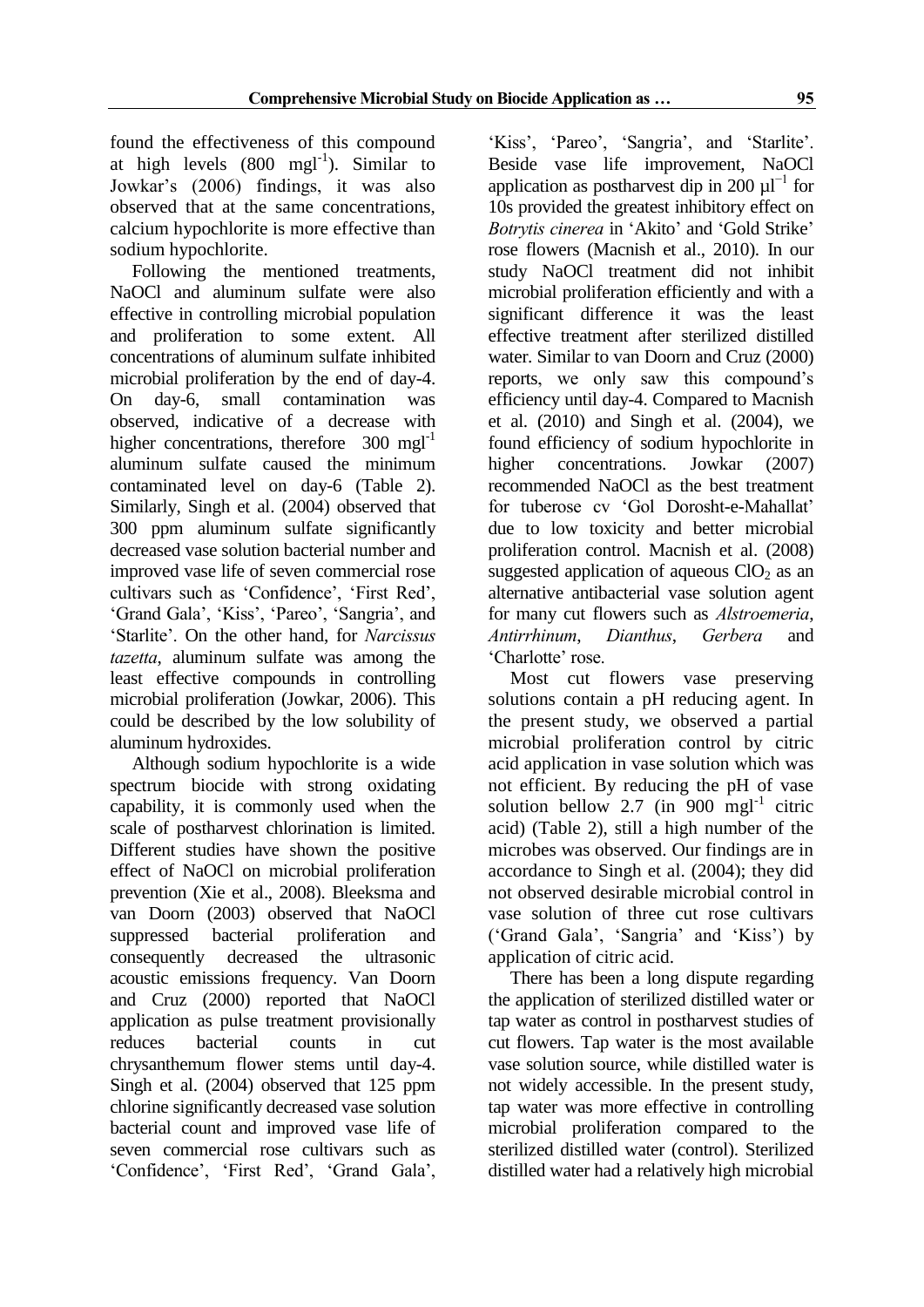contamination on day-2, compared to tap water which its microbial count on day-4 was almost the same number of sterilized distilled water on day-2. This could be due to the application of sanitary compounds (mostly chlorine derivatives) by Municipal Water Company. Similar to our findings, observed results on cut *Narcissus* study indicate a significant difference in microbial counts between the tap water and sterilized distilled water treatments (Jowkar, 2006). Compared to tap water, sterilized distilled water contained less microbe population, however, neither sterilized distilled water nor tap water had any desirable effect in controlling or reducing microbial population within *Narcissus* vase solution (Jowkar, 2006). Considering the long standing dispute, our results indicate sterilized distilled water as a reliable treatment for postharvest studies of cut flowers.

#### **Microbial growth**

Among the treatments that were not able to prevent microbial proliferation, sterilized distilled water had the highest microbial growth during the first 6 days of the experiment (Table 3). After sterilized distilled water, the highest microbial growth during the experiment belonged to the citric acid group. The minimum microbial growth during phase one belonged to the tap water. Throughout the experiment, tap water had a low microbial growth compared to control and the citric acid group. Among the low effective treatments, the least microbial growth during phase two belonged to the aluminum sulfate group, which within the group,  $300 \text{ mgl}^{-1}$  had the least proliferation. The same was observed for the final microbial growth (Table 3).

#### **Microbial growth rate**

Microbial growth rate can show which compound loses it efficiency faster compared to the rest or which compound is more efficient throughout the experiment. The highest microbial growth rate during phase one belonged to citric acid group and

the minimum growth was observed in 400 mg  $l^{-1}$  NaOCl application (Table 3). During phase II, the maximum growth rate was obtained by distilled water application and  $300 \text{ mg}$   $\Gamma^1$  citric acid, respectively. Although sterilized distilled water had the highest growth rate during phase II, due to its slow growth rate in phase I, it did not have the highest final growth rate. The highest microbial growth rate throughout the experiment was observed in 300 mg  $1^{-1}$ citric acid application. After other citric acid concentrations, sterilized distilled water, tap water and 400 mg  $1^1$  NaOCl were placed respectively.

#### **pH impact on microbial population**

Among the studied treatments, a decrease in citric acid pH had a significant effect on microbial proliferation reduction and control. By a decrease in the pH in different citric acid treatments, microbial count showed significant decrease (Table 4). This was while in the other studied treatments, there was not a considerable change of pH by adding the chemicals and change in concentration. Similar to our findings for citric acid, previous studies have reported positive effect of pH reduction on bacterial proliferation, vase life and xylem occlusion inhibition in cut rose (van Doorn and Cruz, 2000), chrysanthemum (Ohta and Harada, 2000) and gerbera (Schmitt et al., 2013).

#### **Microbial type**

Different types of microorganisms such as bacteria, yeasts and fungi have been identified in the vase water and solution of cut flowers. In a study on cut *Narcissus tazetta* vase solution, Jowkar (2006) identified yeast, *Bacillus* spp., *Staphylococcus* spp., *Actinomycetes* and *Aspergillus* spp. as vase solution contaminates. In another study, Jowkar (2007) reported bacteria such as *Streptomyces*, *Bacillus*, *Cocci*, *Aspergillus*  and yeasts as the most available microorganisms in vase solution in Tuberose. Carlson et al. (2015) isolated 9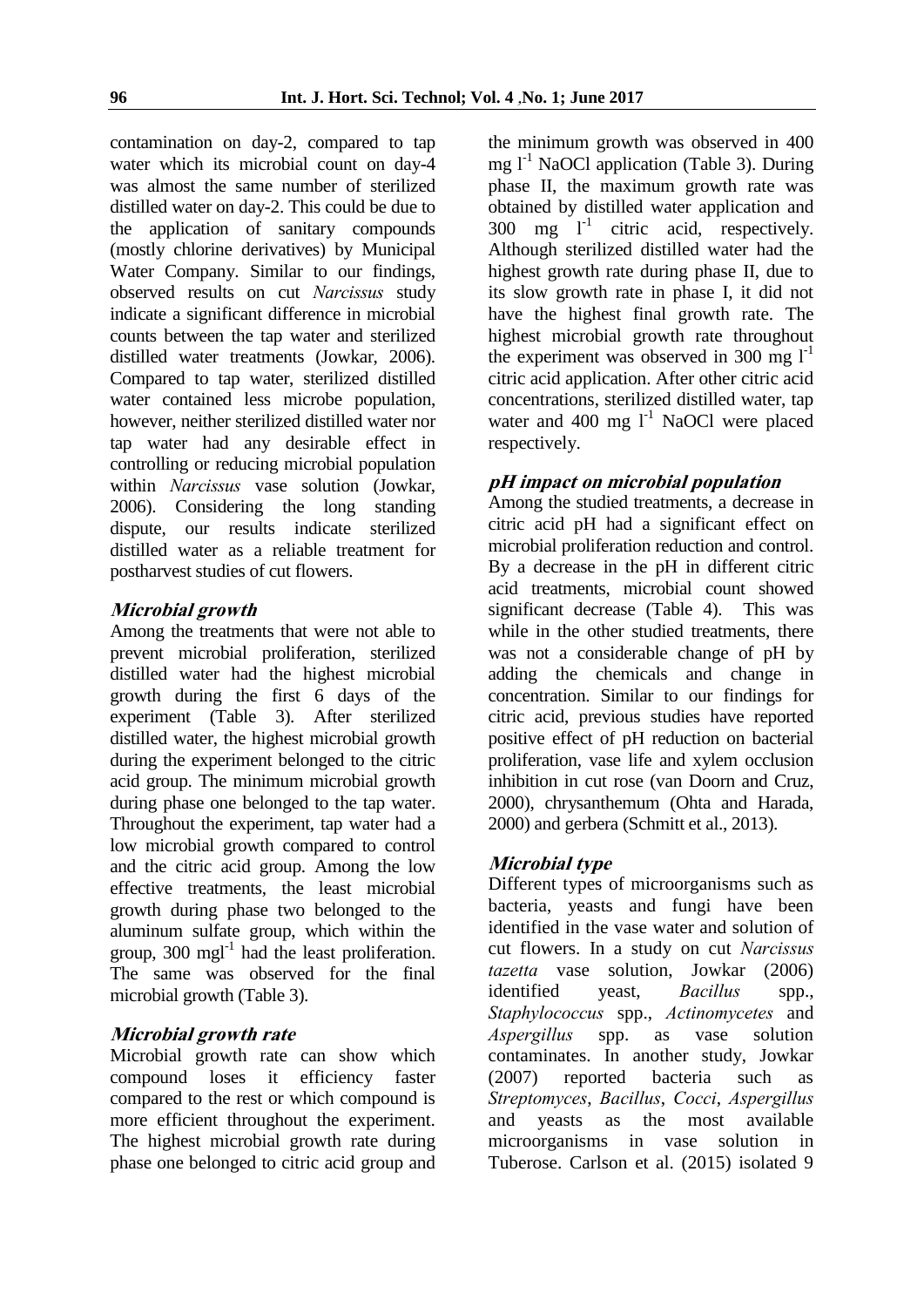|                                                 |                                           | Microbial Growth <sup>†</sup> (log10 CFU ml <sup>-1</sup> ) <sup>††</sup> |                        | Microbial Growth Rate <sup>†</sup> (log10 CFU ml <sup>-1)††</sup> |                            |                             |  |
|-------------------------------------------------|-------------------------------------------|---------------------------------------------------------------------------|------------------------|-------------------------------------------------------------------|----------------------------|-----------------------------|--|
| <b>Treatment</b>                                | Growth<br><b>During</b><br><b>Phase I</b> | Growth<br><b>During Phase</b><br>$\Pi$                                    | <b>Final</b><br>Growth | <b>Phase I</b><br><b>Growth</b><br>Rate                           | Phase II<br>Growth<br>Rate | <b>Final Growth</b><br>Rate |  |
| Citric Acid $300 \text{ mgl}^{-1}$              | $5.91 b^{\dagger\dagger}$                 | 8.505 b                                                                   | 8.505 b                | 4.229a                                                            | 2.585 a                    | 6.816 a                     |  |
| Citric Acid $600 \text{ mg}$ <sup>1</sup>       | 5.800 b                                   | 7.304 c                                                                   | 7.318c                 | 4.650a                                                            | 1.503 <sub>b</sub>         | 6.167 b                     |  |
| Citric Acid 900 mgl <sup>-1</sup>               | 5.792 b                                   | 6.731 d                                                                   | 6.778d                 | 4.641a                                                            | 0.939c                     | 5.628 b                     |  |
| Aluminum Sulfate 100 mgl <sup>-1</sup>          |                                           | 3.322h                                                                    | 3.322 h                |                                                                   |                            |                             |  |
| Aluminum Sulfate 200 mgl <sup>-1</sup>          |                                           | 2.539 i                                                                   | 2.539 i                |                                                                   |                            |                             |  |
| Aluminum Sulfate 300 mgl <sup>-1</sup>          |                                           | 2.128 i                                                                   | 2.128 i                |                                                                   |                            |                             |  |
| Hydroxy Quinoline Citrate 200 mgl <sup>-1</sup> |                                           |                                                                           |                        |                                                                   |                            |                             |  |
| Hydroxy Ouinoline Citrate 300 mgl <sup>-1</sup> |                                           |                                                                           |                        |                                                                   |                            |                             |  |
| Hydroxy Quinoline Citrate 400 mgl <sup>-1</sup> |                                           |                                                                           |                        |                                                                   |                            |                             |  |
| Calcium Hypochlorite 400 mgl <sup>-1</sup>      |                                           |                                                                           |                        |                                                                   |                            |                             |  |
| Calcium Hypochlorite 600 mgl <sup>-1</sup>      |                                           |                                                                           |                        |                                                                   |                            |                             |  |
| Calcium Hypochlorite 800 mgl <sup>-1</sup>      |                                           |                                                                           |                        |                                                                   |                            |                             |  |
| Sodium Hypochlorite 400 mgl <sup>-1</sup>       | 5.330 c                                   | 7.317 c                                                                   | 7.321 c                | 1.155c                                                            | 1.957 <sub>b</sub>         | 3.147 d                     |  |
| Sodium Hypochlorite 600 mgl <sup>-1</sup>       |                                           | 4.929 f                                                                   | 4.929 f                |                                                                   |                            |                             |  |
| Sodium Hypochlorite 800 mgl <sup>-1</sup>       |                                           | 4.477 g                                                                   | 4.477 g                |                                                                   |                            |                             |  |
| Nano Silver 1%                                  |                                           |                                                                           |                        |                                                                   |                            |                             |  |
| Nano Silver 2.5%                                |                                           |                                                                           |                        |                                                                   |                            |                             |  |
| Nano Silver 5%                                  |                                           |                                                                           |                        |                                                                   |                            |                             |  |
| Sterilized Distilled Water (Control)            | 6.464 a                                   | 9.202a                                                                    | 9.203a                 | 1.987 <sub>b</sub>                                                | 2.734a                     | 4.726 c                     |  |
| Tap Water                                       | 4.561 d                                   | 6.255e                                                                    | 6.264e                 | 2.720 <sub>b</sub>                                                | 1.694 <sub>b</sub>         | 4.424 c                     |  |

**Table 3. Effect of different biocides on cut 'Cherry Brandy' rose vase solution microbial growth and growth rate.** 

<sup>†</sup>Microbe counts, except a zero count, are reported as  $log 10x$  ( $x =$  microbe counts).

<sup>††</sup>The number of microorganisms was counted by the standard plate counting method and expressed as Colony Forming Units  $ml^{-1}$  (CFU ml<sup>-1</sup>).

†††Means followed by the same lower-case letters are not significantly different at the 0.01 probability level using Least Significant Difference (LSD) test.

|  |  |  | Table 4. Correlation between pH of citric acid and microbial growth in vase solution of 'Cherry Brandy' rose. |  |  |
|--|--|--|---------------------------------------------------------------------------------------------------------------|--|--|
|  |  |  |                                                                                                               |  |  |

| <b>Correlation</b>       | <b>Growth Phase 1</b><br>_02 ′            | <b>Log Growth Phase II</b> | $\log$ Final $\epsilon$<br>Growth |  |  |  |
|--------------------------|-------------------------------------------|----------------------------|-----------------------------------|--|--|--|
| рH                       | 1.861                                     | 0.835                      | 0.842                             |  |  |  |
| $\infty$<br>$\cdot$<br>- | $\sim$ $\sim$ $\sim$ $\sim$ $\sim$ $\sim$ |                            |                                   |  |  |  |

\* Correlation is significant at the 0.05 level.

bacteria species from cut *Zinnia elegans* vase solution. This is why in the present study more microbial types were seen in vase solution. The isolated microorganisms in the present experiment were 26 bacterial isolates, 5 different kinds of fungi and 2 different kinds of yeasts.

Between the 6 isolated fungi, five different strains of *Fusarium solani* and one isolate of *Trichoderma harzianum* (which has antagonistic effect on other fungi, especially on *Botrytis cinerea*: which is the cause of the most widespread postharvest disease in cut rose flowers) were observed. Previous studies have reported only one kind of fungi (*Aspergillus* sp.) as vase solution contaminant in *Narcissus tazetta* and tuberose (cv. 'Goldorosht-e-Mahallat') (Jowkar, 2006; 2007).

The two kinds of yeasts were found on

day-6 in NaOCl vase solutions. It can be assumed that they were originated from the flower stems after NaOCl had lost its efficiency. Similar finding with NaOCl has also been reported on *Narcissus tazetta* and *Tuberosa polyanthus* flowers. In the narcissus study, a broad range of yeasts strains were observed due to mulch application (Jowkar, 2006) while for tuberose few yeast strains were reported as vase solution contaminants (Jowkar, 2007).

Similar to other studies such as Jowkar (2006), Li et al. (2012), Solgi and Ghorbanpour (2015) and Carlson et al. (2015), it was observed that bacteria were the most widespread microorganisms in the vase solution of cut 'Cherry Brandy' rose flowers. Among the 26 different separated bacterial colonies, four of them did not grow when sub-cultured (which usually happens). The other 22 colonies were identified as in table 5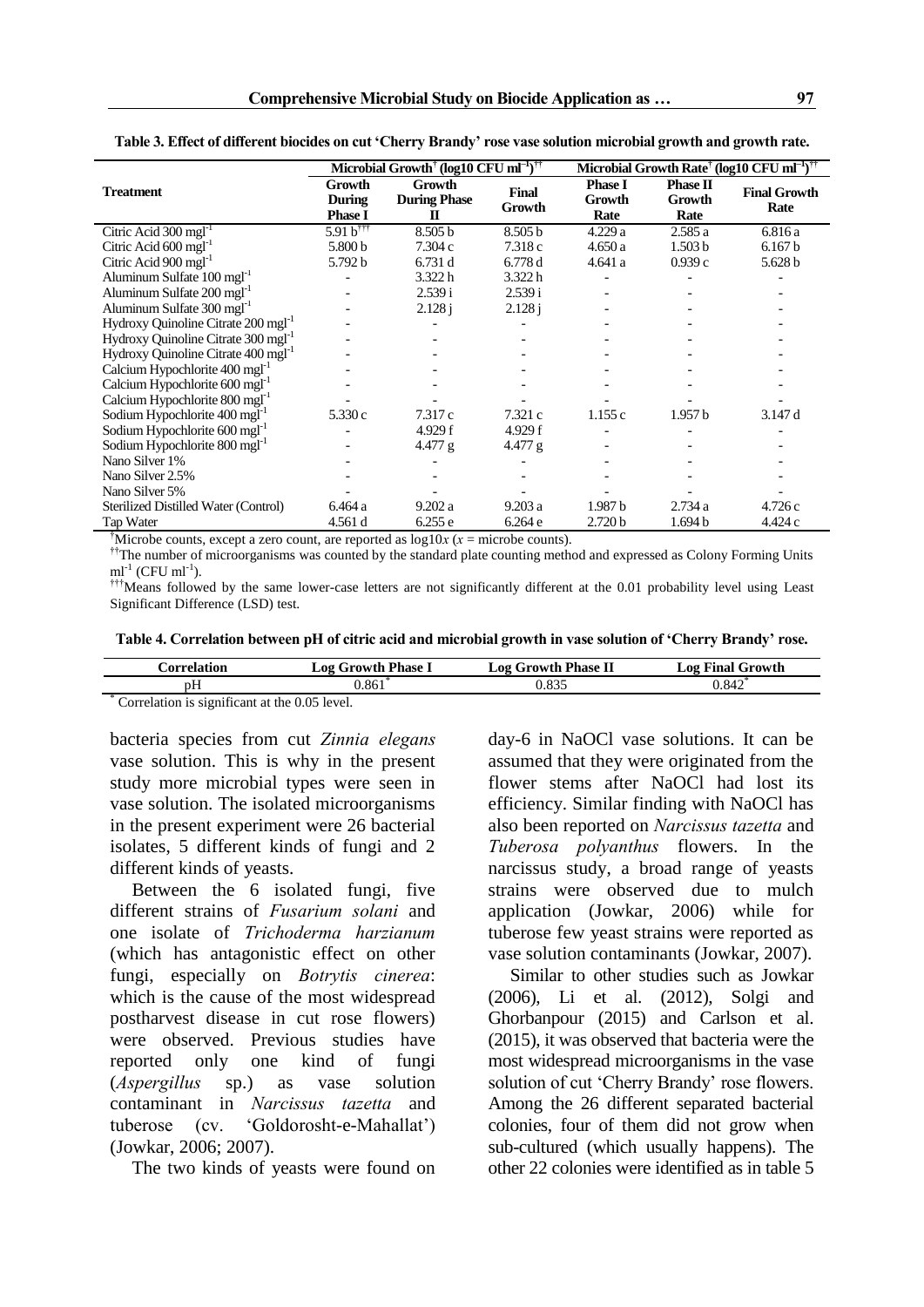and 6. Among 22 identified isolates, 14 isolates were *Bacillus*, four were *Coccus*, one was *Streptomyces* sp., one was *Burkholderia* sp., one was *Pseudomonas* sp. and one was *Pectobacterium* sp. Different bacterial strains have been reported as cut rose flowers vase solution contaminants. Dominant bacterial strains of cut 'Movie Star' rose flowers were reported as *Aeromonas* sp., *Chryseomonas luteola*, *Comamonas acidovorans* and *Pseudomonas fluorescens* by Li et al. (2012). In another study on cut 'White Naomi' rose flowers, Solgi and Ghorbanpour (2015) reported *Acinetobacter*, *Bacillus cereu*, *Bacillus subtilus*, *Pseudomonads aeruginosa*

and *Pseudomonas fluorescens* as the five important preserving solution bacteria. Other reported vase solution bacteria have been *Bacillus pumilus*, *Brevundimonas* sp., *Chryseobacterium* sp., *Chryseobacterium daejeonense*, *Pantoea ananatis*, *Pseudomonas fulva*, *Pseudomonas marginalis*, *Rhizobium radiobacter*, *Serratia ficaria* in cut *Zinnia* vase solution (Carlson et al., 2015); *Bacillus* spp., *Staphylococcus* spp., *Actinomycetes* in cut *Narcissus* vase solution (Jowkar, 2006) and *Streptomyces*, *Bacillus* and *Cocci* in cut tuberose vase solution (Jowkar, 2007).

**Table 5. Identification of bacteria found in 'Cherry Brandy' rose vase solution by morphological and biochemical characteristic tests.** 

| <b>Test</b>              |                          |                          |                             |                          |                             | <b>Isolated Colony (Code)</b> |                             |                          |                  |                          |                 |
|--------------------------|--------------------------|--------------------------|-----------------------------|--------------------------|-----------------------------|-------------------------------|-----------------------------|--------------------------|------------------|--------------------------|-----------------|
|                          | $\overline{1-1}$         | $1-2$                    | $\overline{3-1}$            | $4-1$                    | $4-2$                       | $\overline{5-1}$              | $5-2$                       | $\overline{5 \cdot 3}$   | $\overline{5-4}$ | $13-1$                   | $13-2$          |
| <b>Gram Reaction</b>     | $\ddot{}$                |                          |                             |                          | $\ddot{+}$                  |                               |                             |                          |                  | L,                       |                 |
| using KOH                |                          | $\ddot{}$                | $+$                         | $^{+}$                   |                             | $\blacksquare$                | $\ddot{}$                   | $+$                      | $\ddot{}$        |                          | $+$             |
| Motility                 | $\overline{\phantom{a}}$ | $\overline{a}$           | $\blacksquare$              | $\overline{\phantom{a}}$ | $^{+}$                      |                               | $+w$                        | $\overline{\phantom{a}}$ | $\blacksquare$   | $\overline{\phantom{a}}$ | $\blacksquare$  |
| Cell Shape               | Circular                 | Filamentous              | Rod                         | Circular                 | Rod                         | Rod                           | Rod                         | Circular                 | Circular         | Rod                      | Rod             |
| Capsule                  | $\overline{\phantom{a}}$ | Ĭ.                       | $\overline{a}$              | ä,                       | $^{+}$                      | $\blacksquare$                | $\overline{a}$              | $\overline{\phantom{a}}$ | $^{+}$           | $^{+}$                   | $+$             |
| Anaerobic                |                          |                          | ٠                           |                          | L,                          | $^{+}$                        | ÷                           |                          | ٠                | $\ddot{}$                | $\overline{a}$  |
| growth                   |                          |                          |                             |                          |                             |                               |                             |                          |                  |                          |                 |
| Acid from                |                          | $^{+}$                   | $^{+}$                      |                          | Ĭ.                          |                               |                             |                          |                  |                          |                 |
| Glucose                  |                          |                          |                             |                          |                             |                               |                             |                          |                  |                          |                 |
| Gas from D-              |                          | ۰                        |                             |                          | ۰                           | ٠                             |                             |                          |                  |                          |                 |
| glucose                  |                          |                          |                             |                          |                             |                               |                             |                          |                  |                          |                 |
| Potato Soft Rot          |                          |                          | $^{+}$                      | ÷                        | $^{+}$                      | $^{+}$                        |                             |                          | $^{+}$           |                          |                 |
| Fluorescent              |                          |                          |                             |                          |                             |                               |                             |                          |                  |                          |                 |
| pigments on              | $\overline{a}$           | ÷                        | ٠                           | ۰                        | L,                          | ۰                             |                             |                          |                  |                          |                 |
| <b>KB</b>                |                          |                          |                             |                          |                             |                               |                             |                          |                  |                          |                 |
| Oxidase test             | $\boldsymbol{+}$         | Ē,                       |                             | $^{+}$                   | $^{+}$                      | $\overline{a}$                |                             | $^{+}$                   | Ĭ.               | $\overline{a}$           | $+$             |
| Catalase test            | $+$                      | ۰                        | $+$                         | $^{+}$                   | $+$                         | $+$                           | ٠                           | $+$                      |                  | $\ddot{}$                | $+$             |
| Gelatine                 | $\blacksquare$           | $^{+}$                   | ۰                           | ۰                        | $\blacksquare$              |                               | $^{+}$                      |                          | ۰                | $+w$                     | $+$             |
| Hydrolysis               |                          |                          |                             |                          |                             |                               |                             |                          |                  |                          |                 |
| Levan                    | $\overline{a}$           |                          |                             |                          |                             |                               |                             |                          |                  |                          |                 |
| Hypersensitivity         | $\blacksquare$           | ۰                        | ٠                           | ۰                        | L,                          |                               |                             |                          |                  | ÷,                       | ٠               |
| test on Tobacco          |                          |                          |                             |                          |                             |                               |                             |                          |                  |                          |                 |
| Growth at 50°C           | NT                       | $\overline{\phantom{a}}$ | NT                          | NT                       | $^{+}$                      | L,                            | L,                          | NT                       |                  | $+$                      | $+$             |
| Growth at 5.7            | <b>NT</b>                | $\overline{a}$           | NT                          | NT                       | $^{+}$                      | NT                            | $\overline{\phantom{a}}$    | NT                       | $\overline{a}$   | $^{+}$                   | ۰               |
| pH                       |                          |                          |                             |                          |                             |                               |                             |                          |                  |                          |                 |
| Starch                   | ۰                        |                          |                             | $\overline{a}$           | $+$                         |                               |                             | ä,                       | $+$              | Ē,                       | $+$             |
| Hydrolysis               |                          |                          |                             |                          |                             |                               |                             |                          |                  |                          |                 |
| Tween 80                 |                          | $^{+}$                   | $^{+}$                      | $\overline{a}$           | $+$                         | ۰                             | $^{+}$                      | $\overline{\phantom{a}}$ | $^{+}$           |                          |                 |
| Hydrolysis               |                          |                          |                             |                          |                             |                               |                             |                          |                  |                          |                 |
| Indol                    |                          | ä,                       |                             |                          | L,                          |                               | ٠                           |                          |                  |                          |                 |
| production<br>Methyl Red |                          |                          |                             |                          |                             |                               |                             |                          |                  |                          |                 |
| reaction                 | ۰                        |                          | $^{+}$                      | ۰                        | $^{+}$                      | ٠                             | $+$                         |                          |                  | $^{+}$                   |                 |
|                          |                          |                          |                             |                          |                             |                               |                             |                          |                  |                          |                 |
| Aceteoin (VP)<br>Nitrate | $^{+}$                   |                          |                             | $^{+}$                   | $^{+}$                      | $^{+}$                        | $^{+}$                      | $^{+}$                   |                  |                          |                 |
| reduction                | $^{+}$                   |                          |                             | $^{+}$                   | $^{+}$                      | $^{+}$                        | $\overline{a}$              | $^{+}$                   | $^{+}$           |                          | $+$             |
| Arginine                 |                          |                          |                             |                          |                             |                               |                             |                          |                  |                          |                 |
| dihydrolase              | $\overline{\phantom{a}}$ | $^{+}$                   |                             |                          | $^{+}$                      |                               |                             |                          |                  |                          | $^{+}$          |
| $H2S$ production         |                          |                          |                             |                          |                             |                               |                             |                          |                  |                          |                 |
| from Cysteine            | ۰                        | Ē,                       |                             |                          | Ē,                          |                               |                             |                          |                  |                          | $\overline{a}$  |
| Clony                    |                          |                          |                             |                          |                             |                               |                             |                          |                  |                          |                 |
| Appearance               | White                    | White                    | Yellow                      | White                    | White                       | Orange                        | Yellow                      | White                    | White            | Yellow                   | White           |
| Identified               |                          |                          |                             |                          |                             |                               |                             |                          |                  |                          |                 |
| Result                   | Coccus                   | Streptomyces             | <b>Bacillus</b><br>polymexa | Coccus                   | <b>Bacillus</b><br>subtilis | Pectobacterium                | <b>Bacillus</b><br>polymexa | Coccus                   | Coccus           | <b>Bacillus</b>          | <b>Bacillus</b> |
|                          |                          | sp.                      |                             |                          |                             | sp.                           |                             |                          |                  | sp.                      | megaterium      |

+: Possitive, -: Negative, +w: weakly Possitive, NT: Not Determined.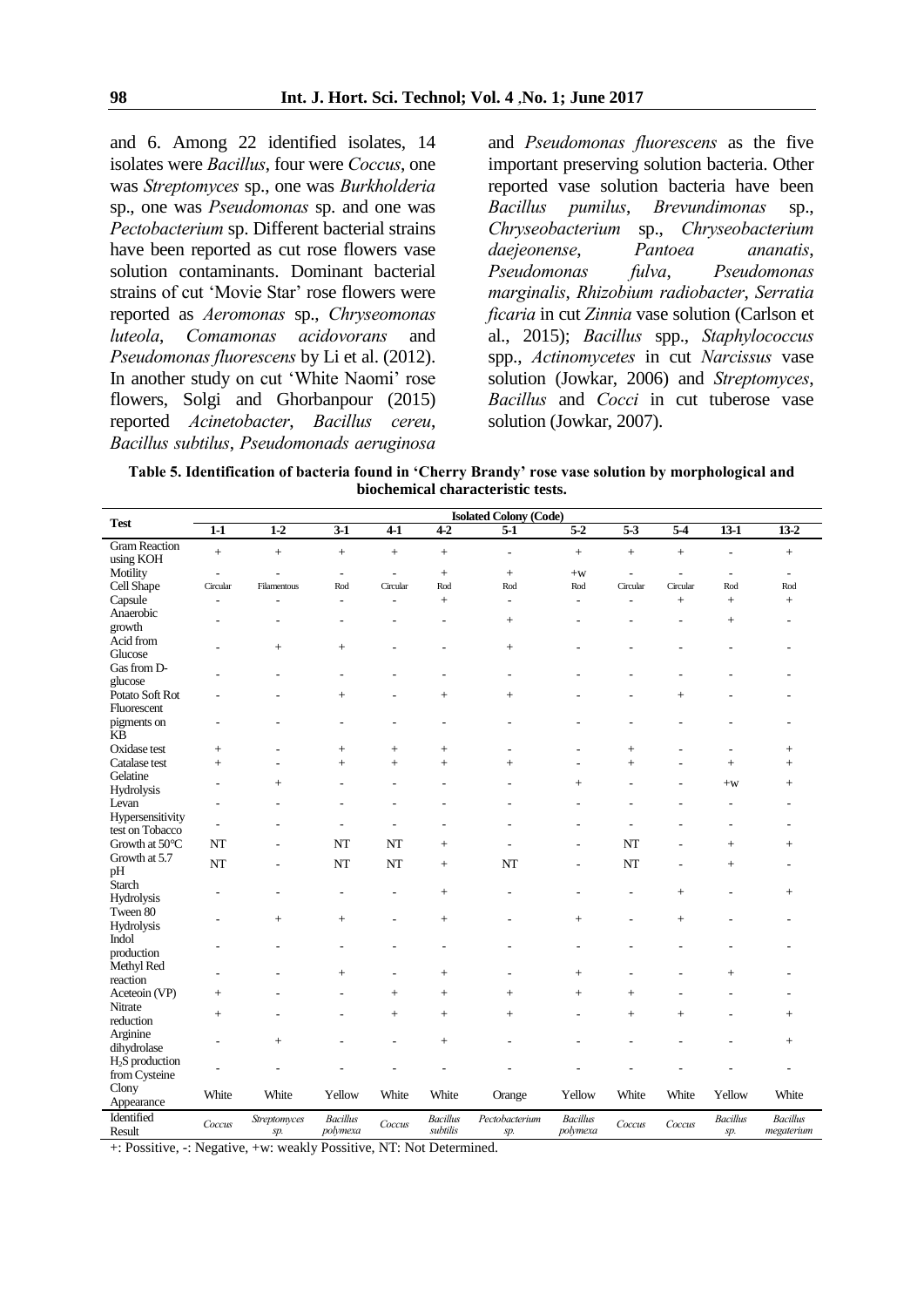| <b>Test</b>                 |                              | <b>Isolated Colony (Code)</b>         |                          |                          |                       |                   |                          |                 |                          |                                         |          |  |  |
|-----------------------------|------------------------------|---------------------------------------|--------------------------|--------------------------|-----------------------|-------------------|--------------------------|-----------------|--------------------------|-----------------------------------------|----------|--|--|
|                             | $13-3$                       | $13-4$                                | $13-5$                   | $14-1$                   | $14-2$                | $14-3$            | $14-4$                   | $15-1$          | $15-2$                   | $15-3$                                  | $20 - 1$ |  |  |
| Gram                        |                              |                                       |                          |                          |                       |                   |                          |                 |                          |                                         |          |  |  |
| Reaction                    | $\! + \!\!\!\!$              | $\! + \!\!\!\!$                       |                          |                          | $^{+}$                |                   |                          | $^{+}$          | $\overline{a}$           | $\begin{array}{c} + \end{array}$        | $^{+}$   |  |  |
| using KOH                   |                              |                                       |                          |                          |                       |                   |                          |                 |                          |                                         |          |  |  |
| Motility                    | $\overline{\phantom{0}}$     | ÷                                     |                          | $\overline{\phantom{a}}$ | $\blacksquare$        | ÷,                | $^{+}$                   | $\blacksquare$  | $^{+}$                   | $^{+}$                                  |          |  |  |
| Cell Shape                  | Rod                          | Rod                                   | Rod                      | Rod                      | Rod                   | Rod               | Rod                      | Rod             | Rod                      | Rod                                     | Rod      |  |  |
| Capsule                     |                              | $+$                                   | $+$                      |                          | $^{+}$                | $^{+}$            |                          | $+$             | $^{+}$                   |                                         |          |  |  |
|                             | $\overline{\phantom{0}}$     |                                       |                          | $^{+}$                   |                       |                   | $\overline{\phantom{a}}$ |                 |                          | $\overline{\phantom{a}}$                | $^{+}$   |  |  |
| Anaerobic                   |                              | $\! + \!\!\!\!$                       | $\! + \!\!\!\!$          | $\! + \!\!\!\!$          | $\! + \!\!\!\!$       |                   | $\overline{\phantom{a}}$ | $^{+}$          | $\overline{\phantom{a}}$ | ۰                                       | $^+$     |  |  |
| growth                      |                              |                                       |                          |                          |                       |                   |                          |                 |                          |                                         |          |  |  |
| Acid from                   |                              |                                       |                          |                          |                       |                   | $^{+}$                   |                 | $\! + \!\!\!\!$          |                                         |          |  |  |
| Glucose                     |                              |                                       |                          |                          |                       |                   |                          |                 |                          |                                         |          |  |  |
| Gas from D-                 |                              |                                       |                          |                          |                       |                   |                          |                 |                          |                                         |          |  |  |
| glucose                     |                              |                                       |                          |                          |                       |                   |                          |                 |                          |                                         |          |  |  |
| Potato Soft                 |                              | $\! + \!\!\!\!$                       |                          |                          | $\! + \!\!\!\!$       | $\! + \!\!\!\!$   | $\! +$                   | $^{+}$          |                          |                                         | $^{+}$   |  |  |
| Rot                         |                              |                                       |                          |                          |                       |                   |                          |                 |                          |                                         |          |  |  |
| Fluorescent                 |                              |                                       |                          |                          |                       |                   |                          |                 |                          |                                         |          |  |  |
| pigments on                 | $\overline{a}$               | ۰                                     |                          |                          |                       | ۰                 | $\blacksquare$           | ۰               | $\blacksquare$           |                                         |          |  |  |
| <b>KB</b>                   |                              |                                       |                          |                          |                       |                   |                          |                 |                          |                                         |          |  |  |
| Oxidase test                | $+$                          | $^{+}$                                | $\overline{\phantom{a}}$ | $\overline{\phantom{0}}$ | $^{+}$                | $\! + \!\!\!\!$   | $\qquad \qquad +$        | $^{+}$          | $\! + \!\!\!\!$          |                                         | $^{+}$   |  |  |
| Catalase test               | $+$                          | $^{+}$                                | $^{+}$                   | $^{+}$                   | $^{+}$                | $\qquad \qquad +$ | $^{+}$                   | $^{+}$          | $+$                      | $^{+}$                                  | $^{+}$   |  |  |
| Gelatine                    |                              |                                       |                          |                          |                       |                   |                          |                 |                          |                                         |          |  |  |
| Hydrolysis                  | $\! + \!\!\!\!$              | $\! + \!\!\!\!$                       | $+w$                     | $+w$                     | $^{+}$                | $\! + \!\!\!\!$   |                          | $^{+}$          | $\! + \!\!\!\!$          | $\! +$                                  | $^{+}$   |  |  |
| Levan                       |                              |                                       |                          |                          |                       |                   |                          |                 |                          |                                         |          |  |  |
| Hypersensitivi              |                              |                                       |                          |                          |                       |                   |                          |                 |                          |                                         |          |  |  |
|                             |                              |                                       |                          |                          |                       |                   |                          |                 |                          |                                         |          |  |  |
| ty test on                  | $\overline{a}$               |                                       |                          |                          |                       |                   | $+w$                     |                 |                          |                                         |          |  |  |
| Tobacco                     |                              |                                       |                          |                          |                       |                   |                          |                 |                          |                                         |          |  |  |
| Growth at<br>$50^{\circ}$ C | $\! + \!\!\!\!$              | $^{+}$                                | $\! + \!\!\!\!$          | $\! + \!\!\!\!$          | $^{+}$                | $\! + \!\!\!\!$   |                          | $^{+}$          |                          | $\! +$                                  | $^+$     |  |  |
|                             |                              |                                       |                          |                          |                       |                   |                          |                 |                          |                                         |          |  |  |
| Growth at 5.7               | $^{+}$                       | $^{+}$                                | $^{+}$                   | $+$                      | $^{+}$                | $\qquad \qquad +$ | <b>NT</b>                | $^{+}$          | <b>NT</b>                |                                         | $^{+}$   |  |  |
| pH                          |                              |                                       |                          |                          |                       |                   |                          |                 |                          |                                         |          |  |  |
| Starch                      | $+$                          |                                       |                          |                          |                       | L.                |                          | -               | $\overline{\phantom{0}}$ |                                         |          |  |  |
| Hydrolysis                  |                              |                                       |                          |                          |                       |                   |                          |                 |                          |                                         |          |  |  |
| Tween 80                    |                              |                                       |                          |                          |                       |                   |                          |                 |                          | $\! +$                                  |          |  |  |
| Hydrolysis                  |                              |                                       |                          |                          |                       |                   |                          |                 |                          |                                         |          |  |  |
| Indol                       |                              |                                       |                          |                          |                       |                   |                          |                 |                          |                                         |          |  |  |
| production                  |                              |                                       |                          |                          |                       |                   |                          |                 |                          |                                         |          |  |  |
| Methyl Red                  |                              |                                       | $\! + \!\!\!\!$          | $^{+}$                   |                       | $\! +$            |                          |                 | $\! + \!\!\!\!$          | $\! +$                                  | $^{+}$   |  |  |
| reaction                    |                              |                                       |                          |                          |                       |                   |                          |                 |                          |                                         |          |  |  |
| Aceteoin (VP)               |                              |                                       |                          |                          |                       |                   |                          |                 |                          |                                         |          |  |  |
| Nitrate                     |                              |                                       |                          |                          |                       |                   |                          |                 | $^{+}$                   |                                         |          |  |  |
| reduction                   |                              |                                       |                          |                          |                       |                   |                          |                 |                          |                                         |          |  |  |
| Arginine                    |                              |                                       |                          |                          |                       |                   |                          |                 |                          |                                         |          |  |  |
| dihydrolase                 |                              |                                       |                          |                          |                       |                   |                          |                 | $^{+}$                   |                                         |          |  |  |
| $H_2S$                      |                              |                                       |                          |                          |                       |                   |                          |                 |                          |                                         |          |  |  |
| production                  |                              | $^{+}$                                | ٠                        |                          |                       | -                 | -                        | $\! + \!\!\!\!$ | $\overline{\phantom{a}}$ |                                         |          |  |  |
| from Cysteine               |                              |                                       |                          |                          |                       |                   |                          |                 |                          |                                         |          |  |  |
|                             |                              |                                       |                          |                          |                       |                   | Brown                    |                 |                          |                                         |          |  |  |
| Clony                       | White                        | Transpare<br>$\mathop{\hbox{\rm nt}}$ | White                    | Orang<br>$\rm e$         | Yello<br>$\mathbf{W}$ | White             | Diffused                 | Pink            | White                    | Transpare<br>$\mathop{\rm nt}\nolimits$ | White    |  |  |
| Appearance                  |                              |                                       |                          |                          |                       |                   | Pigment                  |                 |                          |                                         |          |  |  |
| Identified                  | <b>Bacillus</b><br>megateriu | <b>Bacillus</b>                       | Bacillu                  | Bacillu                  | Bacillu               | Bacillu           | Burkholder               | Bacillu         | Pseudomon                | <b>Bacillus</b>                         | Bacillu  |  |  |
| Result                      | $\boldsymbol{m}$             | sp.                                   | s sp.                    | s sp.                    | s sp.                 | s sp.             | ia gladioli.             | s sp.           | as sp.                   | circulans                               | s sp.    |  |  |

**Table 6. Identification of bacteria found in 'Cherry Brandy' rose vase solution by morphological and biochemical characteristic tests.** 

+: Possitive, -: Negative, +w: weakly Possitive, NT: Not Determined.

Among the identified *Bacillus* sp. in our study, 2 isolates were *B. polymexa*, 2 isolates were *B. megaterium*, one isolate was *B. subtilis* and one was *B. circulans*. *Bacillus subtilis* was found in 100 mg  $1^{-1}$ 

aluminum sulphate treatment. Previous studies have shown that *B. subtilis* is one of the most effective microorganisms against *Botrytis cinerea* (the main causes of preand postharvest damages and losses in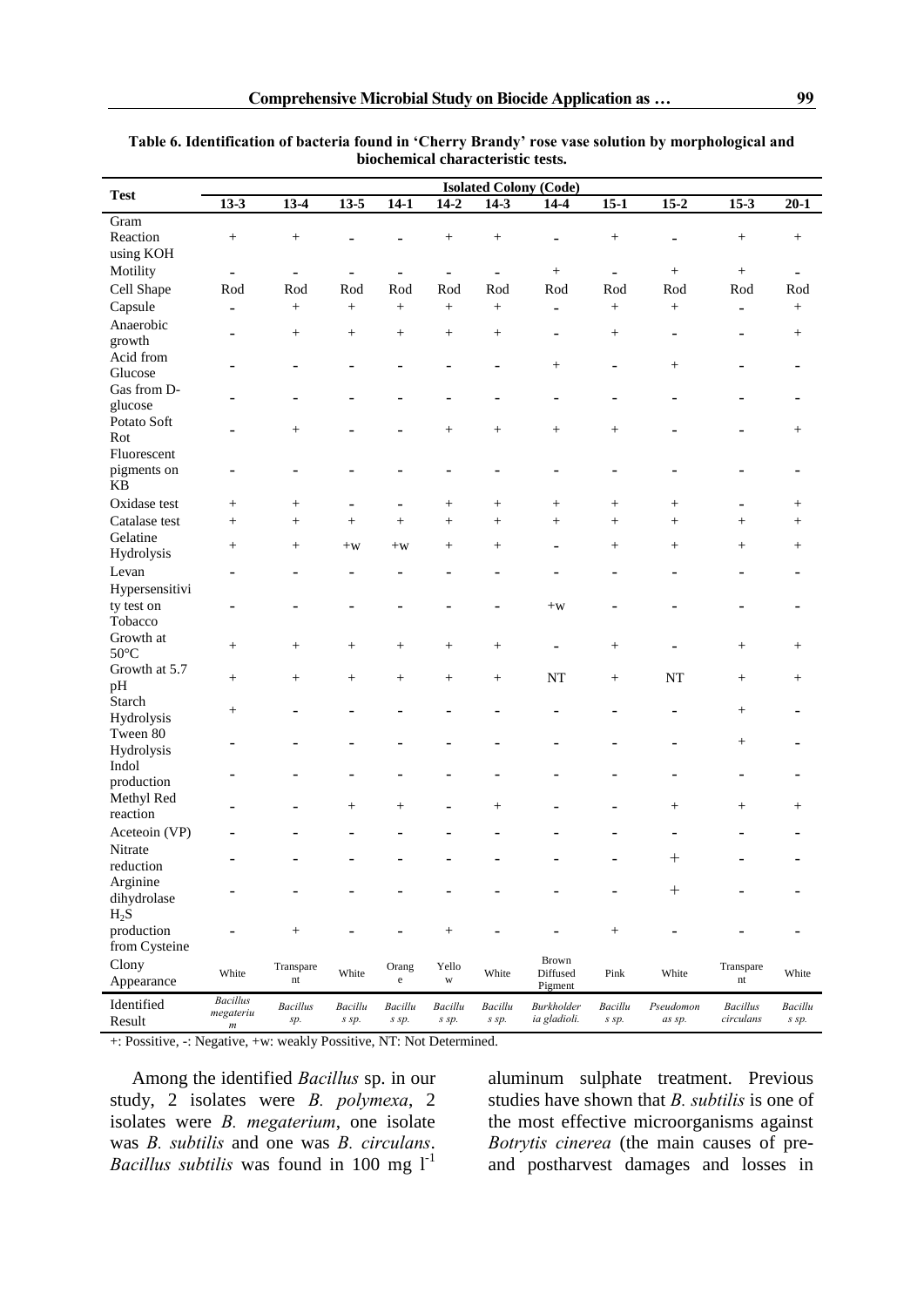greenhouses produced cut rose flowers). *B. subtilis* growth in aluminum sulfate treatment indicates the useful effect of aluminum sulfate treatments. *Bacillus megaterium* was only found in NaOCl vase solutions.

The most microorganism diversity was seen in NaOCl treated cut rose vase solutions. In the present experiment, *Bacillus* bacteria were the most spread microorganism and was found in different concentrations of NaOCl, aluminum sulfate and tap water treatments. Similar to our findings, *Bacillus* has been the most common microorganism in vase solution in other cut flower studies (Jowkar, 2006; 2007; Carlson et al., 2015; Solgi and Ghorbanpour, 2015).

The most common bacteria in citric acid vase solution treatments were *Streptomyces* sp. and *Coccus*, after which a colony of *B. polymexa* was observed. This was while in narcissus citric acid vase solution, *Actinomycetes* were one of the most broad spread microorganisms, which were then substituted by *Bacillus* sp. (Jowkar, 2006). In his study, *Pectobacterium* sp. and *Bacillus subtilis* were only observed in aluminum sulfate  $200$  and  $100$  mgl<sup>-1</sup> concentrations, respectively. Beside *Bacillus*, *Coccus* was also observed in aluminum sulfate treatment group. 10% of the microbial contamination of all narcissus aluminum sulfate vase solutions belonged to *Staphylococcus* sp. (Jowkar, 2006). Beside Bacillus, *Burkholderia* sp. and *Pseudomonas* sp. were also found in NaOCl vase solution treatments. However, *Burkholderia* sp. and *Pseudomonas* sp. were not found in other treatments. Similar to most treatments, tap water and sterilized distilled water were also contaminated with *Bacillus* bacteria.

In general, flora and microbial population of agricultural products are determined by the product's physiological state and the mixture of microorganisms covering the product such as bacteria, yeasts and fungi. When cut flowers are

placed in vase solution, bacteria from cut flower stem and flower surface transfer into vase solution. Vase water, vase solution, contaminated vases, containers, or vessels can be other possible sources of microbial contamination. The initial microbial load of the flower and its container can explain the difference between microbial contamination of our studied rose flowers and the other studies. Besides that sanitation of the postharvest handling facilities can play an important role in vase solution microbial contamination both in microorganism diversity and population.

## **Conclusion**

Our results indicated that nano silver is as effective as other conventional biocides such as HQC and Calcium hypochlorite in controlling vase solution microbial proliferation. Beside microbial proliferation control, this compound significantly improved vase life of cut 'Cherry Brandy' rose flowers. It also has ethylene antagonistic effects and could delay senescence and also have other beneficial effects on climacteric cut flowers. After nano silver particles, aluminum sulfate could be recommended if vase solution is replaced every 4 days. This is because aluminum sulfate substantially controlled vase solution microbial proliferation and it only allowed proliferation of *Bacillus subtilis* [one of the most effective microorganisms for biological control of *Botrytis cinerea* (the principal causes of preand postharvest losses in greenhouses produced roses)] when it lost its efficiency.

## **Acknowledgments**

Authors would like to thank Dr. Laleh Naraghi for her assistance in fungi identification.

#### **Reference**

1. Bleeksma H.C, Van Doorn W.G. 2003. Embolism in rose stems as a result of vascular occlusion by bacteria. Postharvest Biology and Technology 29, 334-340.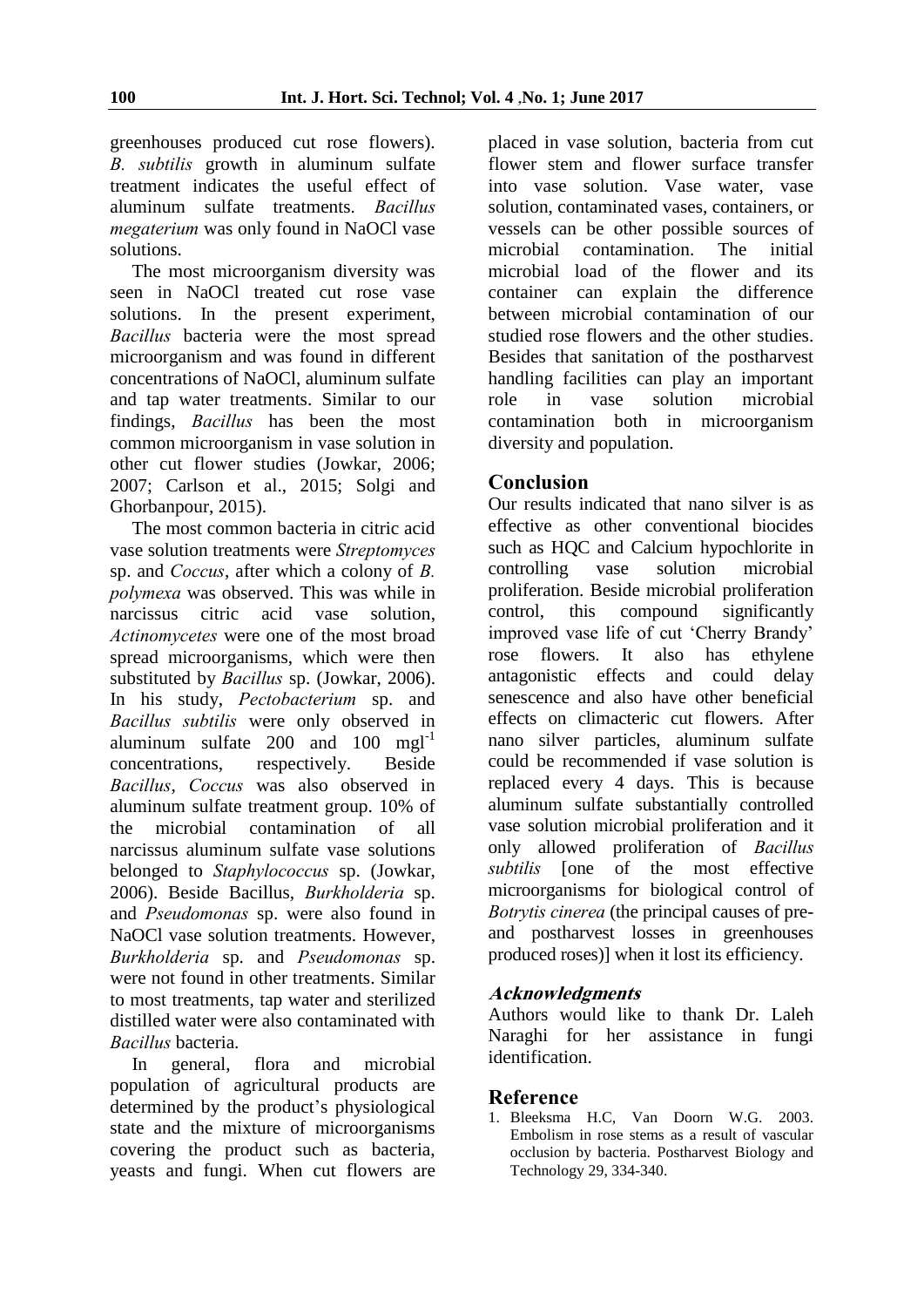- 2. Carlson A.S, Dole J.M, Matthysse A.G, Hoffmann W.A, Kornegay J.L. 2015. Bacteria species and solution pH effect postharvest quality of cut *Zinnia elegans*. Scientia Horticulturae 194, 71-78.
- 3. Damunupola J.W, Joyce D.C. 2006. When is a vase solution biocide not, or not only, antimicrobial? Journal of the Japanese Society for Horticultural Science 77, 1-18.
- 4. Eason J.R, Ryan D.J, Pinkney T.T, O' Donoghue E.M. 2002. Programmed cell death during flower senescence: Isolation and characterization of cysteine proteinases from *Sandersonia aurantiaca*. Functional Plant Biology 29, 1055-1064.
- 5. Hasanpoorasl M, Karimi H.A, Moosanejad S. 2014. Effects of essential oils, silver nanoparticles and some of the chemical compounds on vase life of Gladiolus (*Gladiolus grandiflora* L.) cut flowers. International Journal of Horticultural Science 45(4), 449-460.
- 6. Hashemabadi D, Liavali M.H, Kaviani B, Mousavi M, Keyghobadi S, Zahiri S. 2014. Effect of nano-silver and boric acid on extending the vase life of cut rose (*Rosa hybrida* L.). Journal of Environmental Biology 35(5), 833-838.
- 7. He S, Joyce D.C, Irving D.E, Faragher J.D. 2006. Stem end blockage in cut Grevillea 'Crimson Yul-lo' inflorescences. Postharvest Biology and Technology 41, 78-84.
- 8. Ichimura K, Kishimoto M, Norikoshi R, Kawabata Y, Yamada K. 2005. Soluble carbohydrates and variation in vase-life of cut rose cultivars 'Delilah' and 'Sonia'. Journal of Horticultural Science and Biotechnology 80, 280-286.
- 9. Ichimura K, Shimizu-Yumoto H. 2007. Extension of the vase life of cut rose by treatment with sucrose before and during simulates transport. Bull. Nat. Inst. Floric. Sci 7, 17-27.
- 10.Iftikhar A, Muhammad S, Dole J.M, Matthysse A.G. 2016. Bio-control activity of bacterial strains on postharvest performance of *Gladiolus* L. hybrids 'Mammoth'. Pakistan journal of agricultural sciences 53(3), 593-598.
- 11.Janse J.D. 2005. Phytobacteriology: Principles and Practices. Wallingford: CABI Publishing.
- 12.Jiang H, Manolache S, Wong A.C.L, Denes F.S. 2004. Plasma-enhanced deposition of silver nanoparticles onto polymer and metal surfaces for the generation of antimicrobial

characteristics. Journal of Applied Polymer Science 93, 1411-1422.

- 13.Jowkar M.M, Kafi M, Khalighi A, Hasanzadeh N. 2012. Evaluation of aluminum sulfate as vase solution biocide on postharvest microbial and physiological properties of 'Cherry Brandy' rose. Annals of Biological Research 3(2), 1132-1144.
- 14.Jowkar M.M, Kafi M, Khalighi A, Hasanzadeh N. 2013. Nano silver application impact as vase solution biocide on postharvest microbial and physiological properties of 'Cherry Brandy' rose. Journal of Food, Agriculture and Environment 11, 1045-1050.
- 15.Jowkar M.M. 2006. Water relations and microbial proliferation in vase solutions of *Narcissus tazetta* L. cv. 'Shahla-e-Shiraz' as affected by biocide compounds. Journal of Horticultural Science and Biotechnology 81, 656-660.
- 16.Jowkar M.M. 2007. Biocides effect on cut tuberose cv. Gol Dorosht-e-Mahallat vase solution microbial kind and population. Acta Horticulture 755, 219-224.
- 17. Kader H.H.A. 2012. Effects of nanosilver holding and pulse treatments, in comparison with traditional silver nitrate pulse on water relations and vase life and quality of the cut flowers of *Rosa hybrida* L. cv. 'Tineke'. World Applied Sciences Journal 20, 130-137.
- 18. Kazemi M, Ameri A. 2012. Response of vaselife carnation cut flower to salicylic acid, silver nanoparticles, glutamine and essential oil. Asian Journal of Animal Sciences 6(3), 122-131.
- 19. Ketsa S, Kosonmethakul N. 2001. Prolonging Vase life of Dendrobium flowers. Acta Horticulture 543, 41-46.
- 20. Knee M. 2000. Selection of biocides for use in floral preservatives. Postharvest Biology and Technology 18, 227-234.
- 21. Lee Y.B, Kim W.S. 2014. Antimicrobial effect of chlorine dioxide on vase life of cut rose 'Beast'. Korean Journal of Horticultural Science and Technology 32(1), 60-65.
- 22. Li H.M, Huang X.M, Li J.B, Liu J.P, Joyce D.C, He S.G. 2012. Efficacy of nano-silver in alleviating bacteria-related blockage in cut rose cv. Movie star stems. Postharvest Biology and Technology 74, 36-41.
- 23. Liao L, Lin Y, Huang K, Chen W, Cheng Y. 2000. Postharvest life of cut rose flowers as affected by silver thiosulfate and sucrose. Botanical Bulletin- Academia Sinica 41, 299- 303.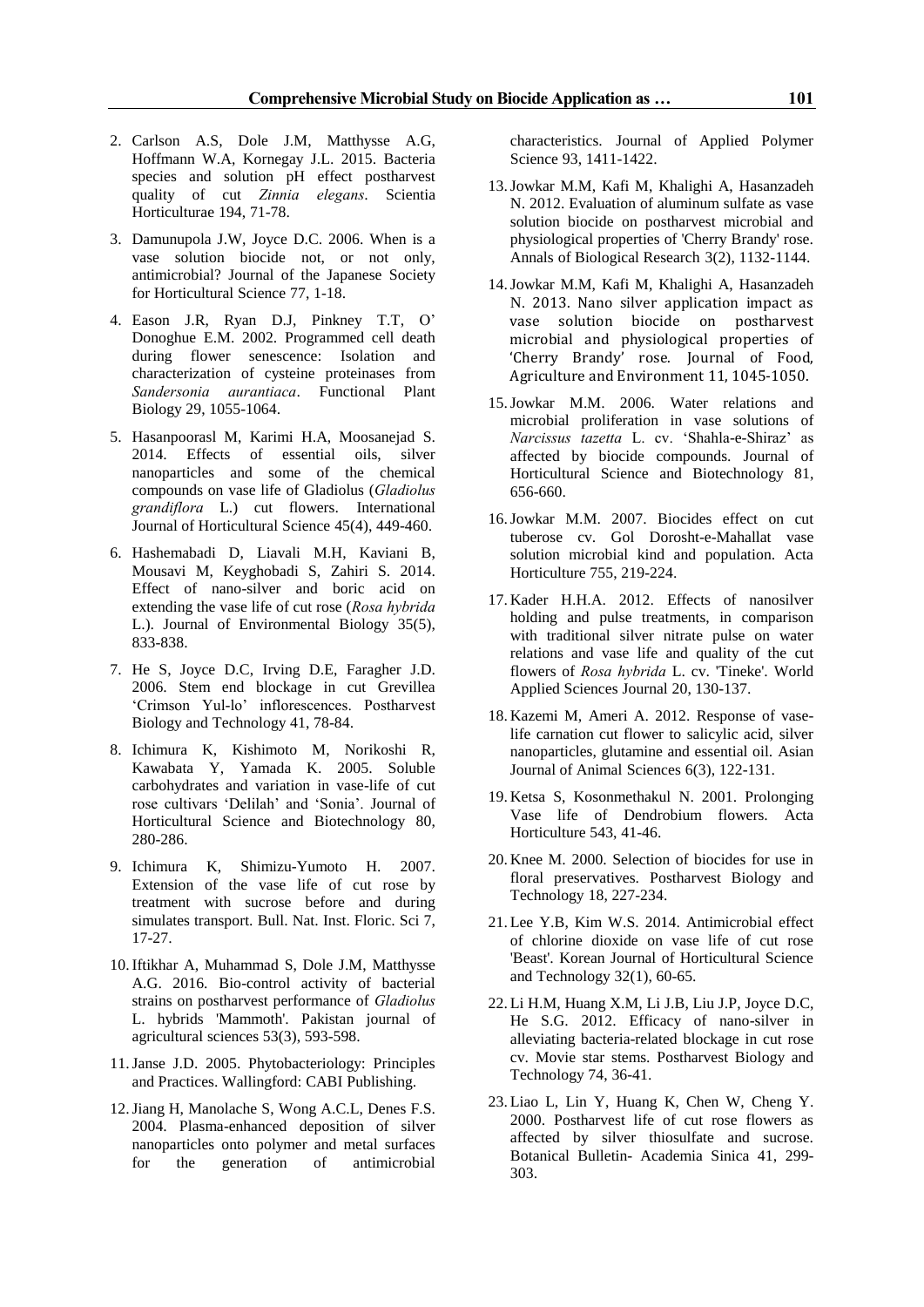- 24. Liu J, He S, Zhang Z, Cao J, Lv P, He S, Cheng G, Joyce D.C. 2009a. Nano-silver pulse treatments inhibit stem-end bacteria on cut gerbera cv. Ruikou flowers. Postharvest Biology and Technology 54, 59-62.
- 25. Liu J, Zhang Z, He S, Cao J, Lv P, Joyce D.C. 2009b. Effects of postharvest Nano-Silver treatment on cut flowers. Acta Horticulture 847, 245-250.
- 26. Lu P, Cao J, He S, Liu J, Li H, Cheng G, Ding Y, Joyce D.C. 2010. Nano-silver pulse treatments improve water relations of cut rose cv. Movie Star flowers. Postharvest Biology and Technology 57, 196-202.
- 27. Macnish A.J, Morris K.L, Theije A, Mensink M.G.J, Boerrigter H.A.M, Reid M.S, Jiang C.Z, Woltering E.J. 2010. Sodium hypochlorite: A promising agent for reducing *Botrytis cinerea*  infection on rose flowers. Postharvest Biology and Technology 58, 262-267.
- 28. Macnish A.J, Leonard R.T, Nell T.A. 2008. Treatment with chlorine dioxide extends the vase life of selected cut flowers. Postharvest Biology and Technology 50(2), 197-207
- 29. Muriithi K, Ouma G. 2011. The effect of sugar and hypochlorite on the vase life of cut roses and carnations. Journal of Animal and Plant Sciences 11(2), 1394-1397.
- 30. Nemati S.H, Esfandiyari B, Tehranifar A, Rezaei A, Ashrafi S.J. 2014. Effect of nanosilver particles on postharvest life of *Lilium orientalis* cv. 'Shocking'. International Journal of Postharvest Technology and Innovation 4(1), 46-53.
- 31. Nemati S.H, Tehranifar A, Esfandiari B, Rezaei A. 2013. Improvement of vase life and postharvest factors of *Lilium orientalis* 'Bouquet' by silver nano particles. Notulae Scientia Biologicae 5(4), 490-493.
- 32. Ohta K, Harada K. 2000. Effect of electrolyzed anode water on the vase life of cut rose flowers. Journal of the Japanese Society for Horticultural Science 69(4), 520-522.
- 33. Pompodakis N.E, Joyce D.C, Terry L.A, Lydakis D.E. 2004. Effects of vase solution pH and abscisic acid on the longevity of cut 'Baccara' roses. The Journal of Horticultural Science and Biotechnology 79(5), 828-832.
- 34.Ratnayake K, Joyce D.C, Webb R.I. 2012. Investigation of potential antibacterial action for postharvest copper treatments of cut *Acacia holosericea*. Postharvest Biology and Technology 70, 59-69.
- 35.Robinson S, Dixon M.A, Zheng Y. 2007. Vascular blockage in cut roses in a suspension of *Pseudomonas fluorescens*. The Journal of Horticultural Science and Biotechnology 82(5), 808-814.
- 36. Schaad N.W, Jones J.B, Chen W. 2001. Laboratory guide for identification of plant pathogenetic bacteria. St. Paul: APS Press.
- 37. Schmitt F, Duarte V, Schafer G, Bender R.J. 2013. Use of sucrose solutions in the maintenance of gerbera floral stalks. Rev. Bras. Hort. Ornament. 19(2), 137-143.
- 38. Siddiquee S, Yusuf U.K, Hossain K, Jahan S. 2009. *In vitro* studies on the potential *Trichoderma harzianum* for antagonistic properties against *Ganoderma boninense*. Journal of Food, Agriculture and Environment 7, 970-976.
- 39. Singh K, Singh P.J, Kumar R. 2004. Effect of some chemicals on keeping quality of cut roses. Advances in Horticultural Science 18(4), 161- 167.
- 40. Solgi M, Kafi M, Taghavi T.S, Naderi R. 2009. Essential oils and silver nanoparticles (SNP) as novel agents to extend vase-life of gerbera (*Gerbera jamesonii* cv. 'Dune') flowers. Postharvest Biology and Technology 53, 155- 158.
- 41. Solgi M, Ghorbanpour M. 2015. The effects of biological silver nanoparticles on bacterial growth in preservative solutions and increasing vase life of rose cut flowers "White Naomi". Iranian Journal of Horticultural Science 46(3), 429-439.
- 42. Steinkellner S, Langer I. 2004. The incidence of *Fusarium* spp*.* in soil. Plant Soil. 267, 13-22.
- 43. Suwannateep K, Uthairatanakij A, Buanong M, Naetiladdanon S, Jitareerat P. 2013. Effect of electrical voltage on microbial load and senescence of *Dendrobium* orchid inflorescences during display. Bangkok: Proceedings of the 51st Kasetsart University Annual Conference p. 47.
- 44. Torre S, Fjeld T. 2001. Water loss and postharvest characteristics of cut roses grown at high or moderate relative air humidity. Scientia Horticulturae 89, 217-226.
- 45. Van Doorn W.G, Cruz P. 2000. Evidence for a wounding-induced xylem occlusion in stems of cut chrysanthemum flowers. Postharvest Biology and Technology 19, 73-83.
- 46. Vasudevan V, Kannan M. 2014. Effect of fertigation, micronutrients and *Bacillus* sp for